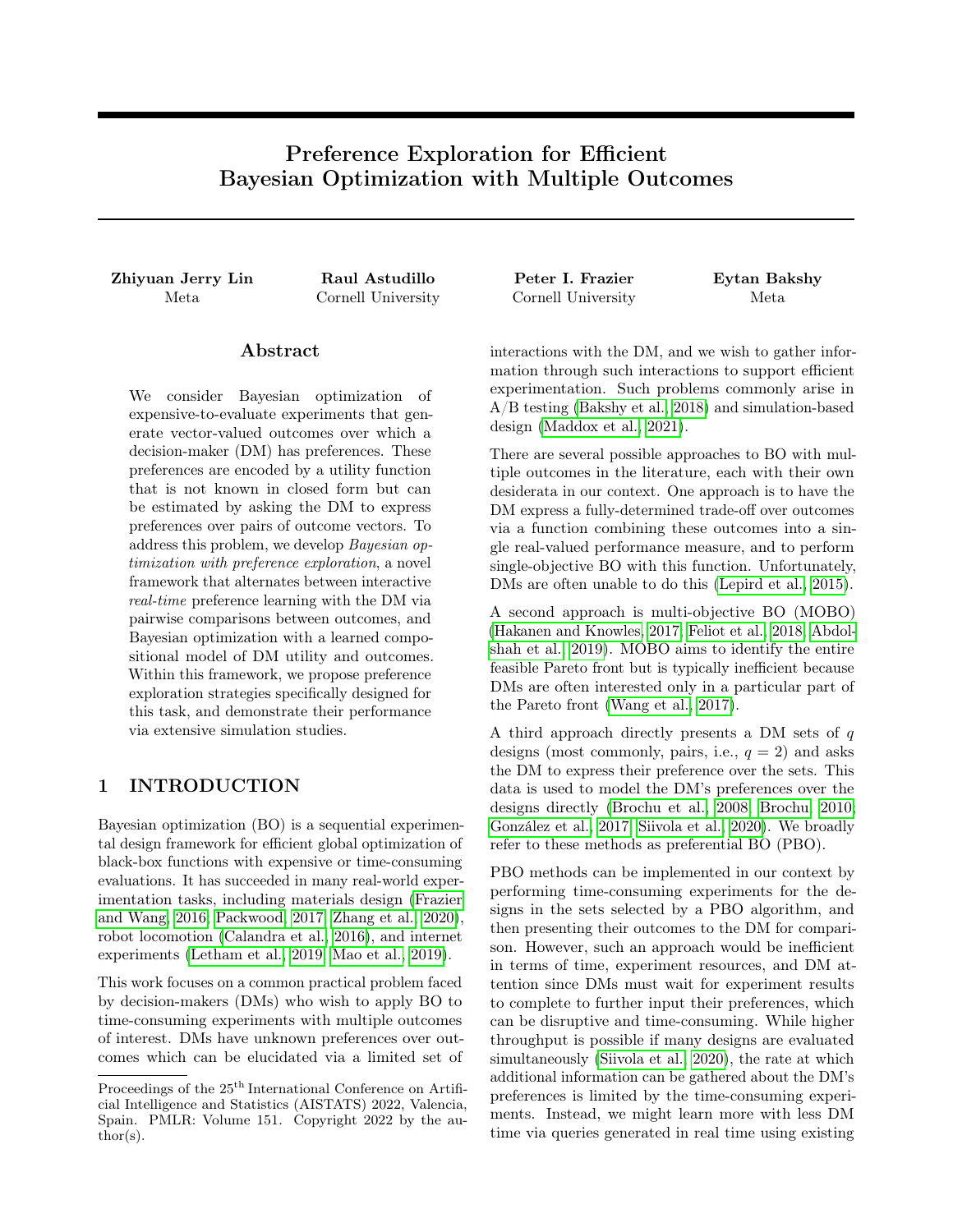or hypothetical outcomes based on previously observed experimental data.

Toward overcoming the drawbacks of the above discussed approaches, we propose a novel human-in-theloop algorithmic framework for optimizing multiple outcomes called Bayesian optimization with preference exploration (BOPE). In this framework, outcomes arise from a time-consuming-to-evaluate function  $f_{\text{true}}$ :  $\mathbb{R}^d$  !  $\mathbb{R}^k$ , and the DM's preferences can be viewed as originating from a utility function  $g_{\text{true}} : \mathbb{R}^k$  !  $\mathbb{R}$ , which is unknown but can be learned through the DM's responses to queries in the form of comparisons between outcomes<sup>1</sup>. The goal is to solve

$$
\max_{x \ge X} g_{\text{true}}(f_{\text{true}}(x)),\tag{1}
$$

where  $X$  $d$  is the *design space*, using a limited number of queries to the DM and experiments (i.e., evaluations of  $f_{\text{true}}$ ).

To do so, our framework iterates between two stages: preference exploration (PE) and experimentation. During a PE stage, an algorithm (a PE strategy) generates a query consisting of two outcome vectors (i.e., elements of **R** k ) for the DM to compare. The DM states their preferred outcome, and another query is presented in real time based on the result. Outcome vectors in these queries need not be generated by evaluating  $f_{true}$ . However, as we will see later, leveraging the available knowledge about  $f_{true}$  can significantly improve performance. During an experimentation stage, an experimentation strategy chooses a batch of points in the design space at which  $f_{\text{true}}$  is evaluated. In a PE stage, previous DM queries and past experiment evaluations are used to choose the outcome vectors about which DM preference is elicited. Similarly, in a experimentation stage, all information gathered by this point is used to determine design points that will be evaluated.

This approach provides four benefits. First, relative to PBO, it supports models that decompose the latent objective function into separate models of the outcomes and the DM's preferences over these outcomes. This can improve prediction relative to PBO. Second, it supports greater flexibility than PBO when selecting user queries. Queries can be selected adaptively after each batch of experiments and can include hypothetical outcomes generated via a predictive model of  $f_{\text{true}}$ , or outcomes of designs evaluated at previous points in time. Third, relative to MOBO, learned preferences allow focusing experimental attention on the relevant portion of the Pareto front, reducing the number of experiments needed. Finally, in comparison with MOBO, our approach automatically handles non-monotone pref-



Figure 1: Preference exploration for a problem with a two-dimensional outcome space. The heatmap illustrates the DM's utility function  $g_{true}(y)$  and the blue line circumscribes the space of possible outcomes achievable by  $f_{\text{true}}(x)$  for any design  $x \, 2 \, \chi$ . Evaluation of  $f_{true}$  ( ) is time-consuming. Our framework aims to collect preference data to support Bayesian optimization of  $g_{true}(f_{true}($ ) with the aid of probabilistic surrogate models of outcomes  $(f)$  and DM utilities  $(g)$ . s show outcome vectors presented to the DM by EUBO- $f$ , over multiple iterations. Each iteration queries regions likely to be of highest utility to the DM according to  $q$  within search sets defined by independent sample paths  $\tilde{f}$  from f (dashed loops). This procedure helps learn a g that may be used to select high-utility experiments.

erences over outcomes. This might arise, e.g., when designing a material that should neither be too stiff nor too flexible, or in drug discovery when a chemical's concentration in the blood should fall near a target.

This new workflow includes a key challenge unaddressed by prior work: how should preference information be gathered to best support optimization in such realworld contexts? Responding to this question, we examine several PE strategies and show that the most successful ones leverage information about the posterior distribution of outcomes achievable under  $f_{\text{true}}$ . Finally, we develop a one-step Bayes optimal PE strategy for collecting preference information to solve (1).

Figure 1 illustrates one of our proposed PE strategies, EUBO- $\hat{f}$ . Rather than performing preference learning across all possible outcome vectors, which would take many queries, EUBO- $\tilde{f}$  focuses on queries comparing outcomes that are likely to be achievable. This guides experiments toward regions of high utility to the DM in a small number of queries.

<sup>1</sup>For simplicity we consider pairwise comparisons, but generalizing BOPE to other comparisons is straightforward.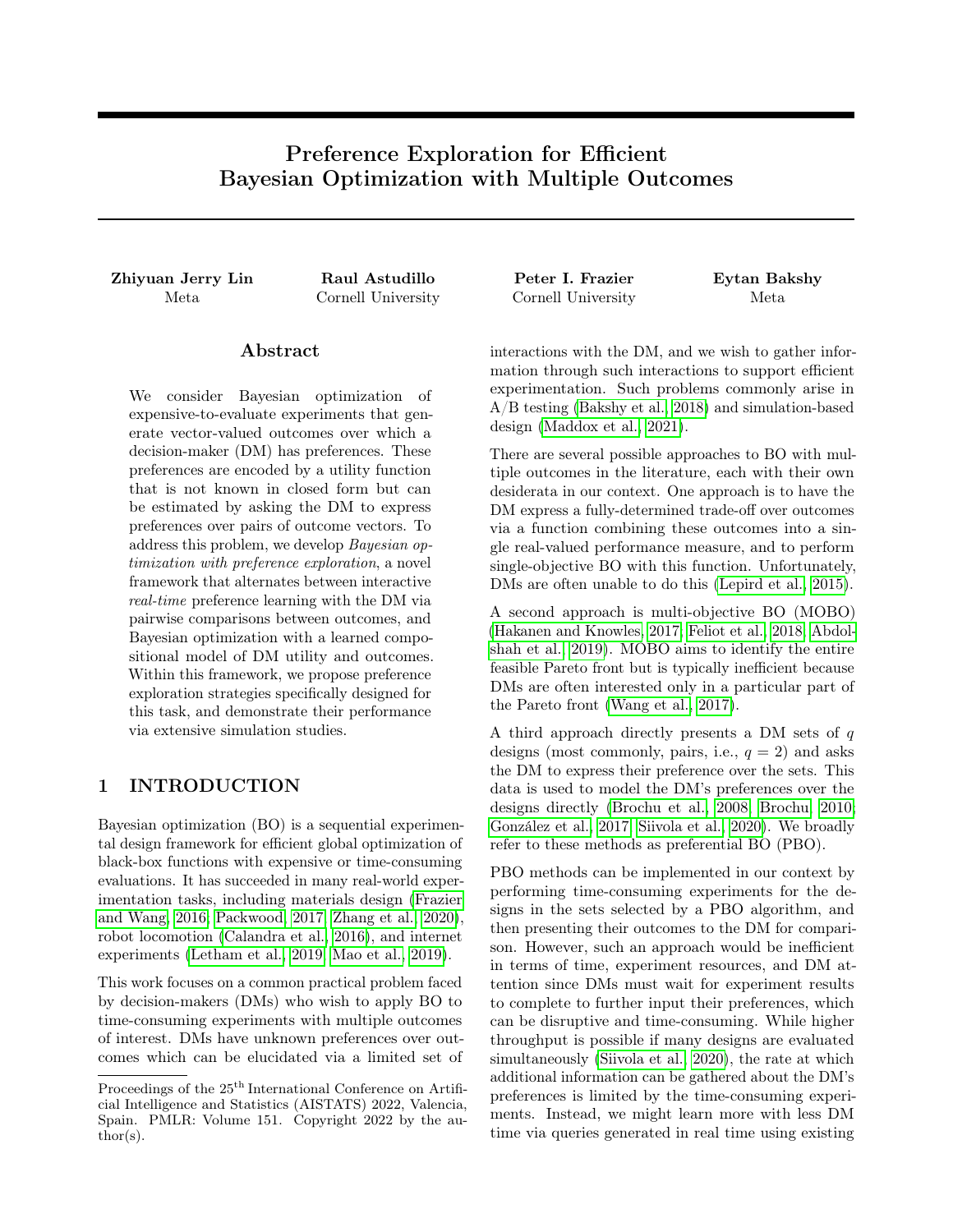Contributions Our contributions are as follows:

- We propose Bayesian optimization with preference exploration (BOPE), a novel human-in-the-loop framework for BO of time-consuming experiments that generate vector-valued outcomes over which a DM has unknown preferences. This framework reduces experimental cost and DM time over existing MOBO and PBO approaches.
- We develop a principled PE strategy for adaptively selecting queries to present to the DM. The DM's answers to these queries localize the parts of the achievable region of outcomes that are of importance to the DM, and enable selection of high-utility designs to evaluate via experimentation.
- We evaluate our approach on synthetic and realworld simulation problems, such as multi-objective vehicle design, demonstrating that PE-based approaches significantly outperform MOBO, PBO, and other natural baselines.

# 2 OTHER RELATED WORK

A related stream of research has developed techniques for efficient elicitation of the DM's preferences over outcomes that are known a priori without the need for expensive evaluation (Chajewska et al., 2000; Boutilier, 2002; Fürnkranz and Hüllermeier, 2003; Chu and Ghahramani, 2005; Viappiani and Boutilier, 2010; Dewancker et al., 2016). While we leverage ideas from these works, they are not directly applicable in our setting, where outcomes are unknown and expensive-toevaluate. Additionally, most of this literature assumes that there are a finite number of outcome vectors, while our space of potential outcomes is uncountably infinite.

Our work builds on Astudillo and Frazier (2020) and Lin et al. (2020). The former considers sequential BO of vector-valued functions on behalf of a DM with unknown preferences using the same decomposition of outcomes and utilities considered here and proposes a strategy for the experimentation stage only. The present paper builds off of a previous workshop paper by Lin et al. (2020) which considers a similar problem setup as Astudillo and Frazier (2020) but focuses on batch-based PE and experimentation to support the types of workflows found in industry A/B testing settings. The present paper formalizes this setup, and provides a principled solution to the problem.

Finally, due to the composite structure of problem (1), our work is also related to BO of composite objective functions (Astudillo and Frazier, 2019, 2021a,b), and we leverage similar computational techniques.

# 3 BO WITH PREFERENCE EXPLORATION

Here, we describe our framework, including the workflow and core models, and introduce key considerations for the design of strategies for PE and experimentation.

#### 3.1 Workflow

In our framework, the goal is to find a solution to (1) by learning the functions  $g_{true}$  and  $f_{true}$  while alternating between two stages: preference exploration and experimentation.

A PE stage is a short uninterrupted period of time in which the DM interactively expresses preferences over multiple pairs of outcome vectors that does not involve the collection of new values from  $f_{\text{true}}$ . We refer to the pair of outcome vectors presented to the DM as a query and to the DM's answer as the response.

An experimentation stage is a period of time in which one or more evaluations of the outcome function  $f_{true}$ are performed, typically in parallel. Our presentation assumes that PE and experimentation stages alternate. As a special case, this can include situations where PE is performed only once after an initial round of experimentation, so as to take the human out of the loop for subsequent experiments. For example, in the context of internet experimentation, an experimentation stage would entail running a batch of A/B tests in parallel and a PE stage could be an interactive session with a data scientist where pairs of (potentially hypothetical) experimental outcomes are compared.

Once all PE and experimentation stages are complete, the DM is shown the outcome vectors for all experiments that have been performed, and the DM selects their preferred design.2

#### 3.2 Outcome and Preference Models

We utilize two probabilistic surrogate models, one for the outcome function,  $f_{\text{true}}$ , and one for the utility function,  $g_{true}$ .

To model the outcome function,  $f_{true}$ , we use a multioutput Gaussian process  $(GP)$ ,  $f$ , characterized by a prior mean function  $\mu_0^f : X \neq \mathbb{R}^k$ , and a prior covariance function,  $K_0^f: X \times X \neq \mathbb{R}^{k-k}$ . Given a dataset of  $n$  (potentially noisy) observations of the outcome function,  $D_n = f(x_i, y_i)g_{i=1}^n$ , the probabilistic surrogate model of  $f_{true}$  is then given by the posterior distribution of f given  $D_n$ , which is again a multi-output GP

<sup>&</sup>lt;sup>2</sup>In practice, the learned utility may be used to rank these items in advance to reduce the cognitive burden of sorting through all evaluated designs.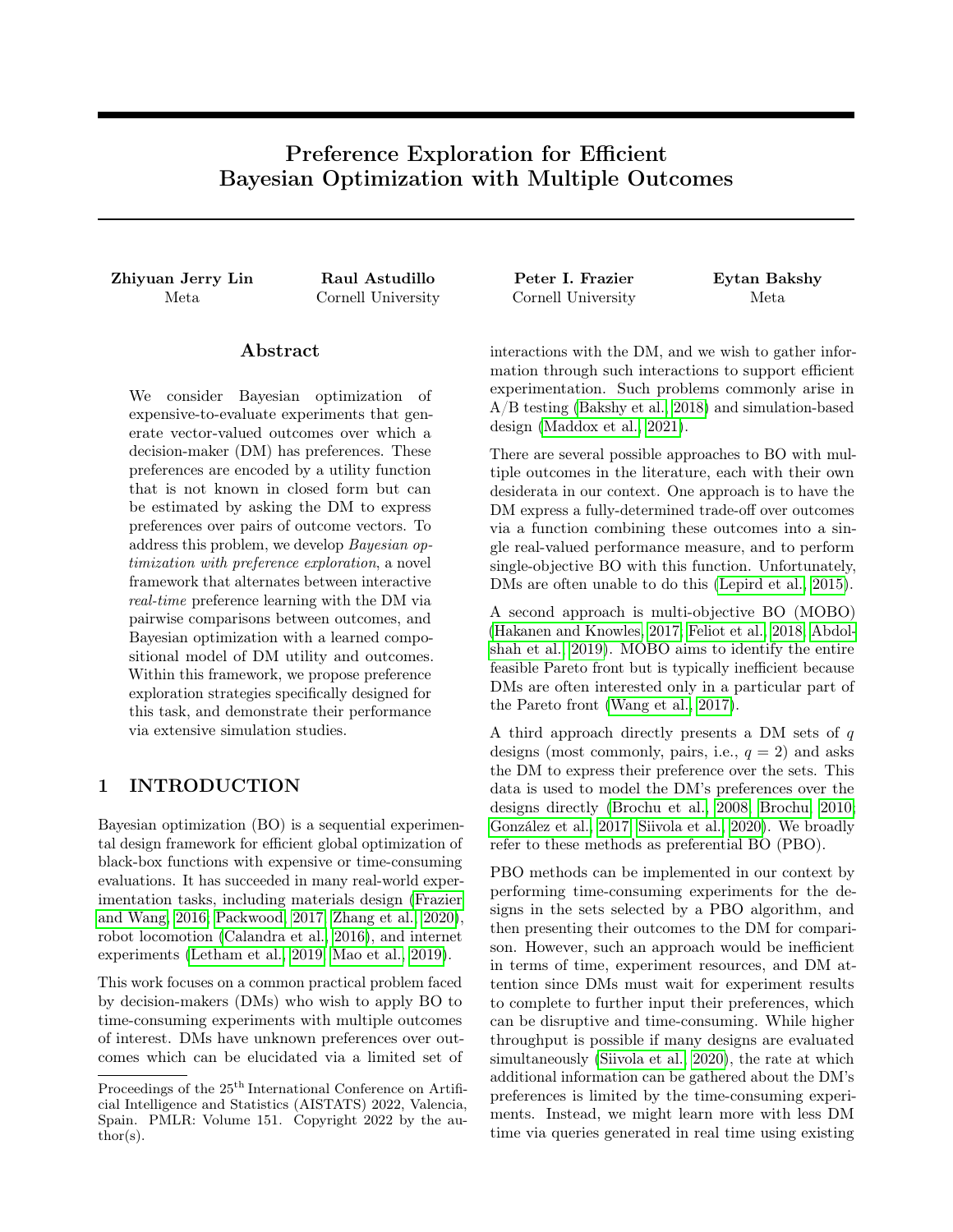,

with mean and covariance functions  $\mu_n^f: X \neq \mathbb{R}^k$  and  $K_n^f: X \times \mathcal{X} \neq \mathbb{R}^k$  that can be computed in closed form in terms of  $\mu_0^f$  and  $K_0^f$ .

The utility function,  $g_{true}$ , is also modeled using a GP, g, which again requires specifying a prior mean function,  $\mu_0^g : \mathbb{R}^{\overline{k}}$  !  $\mathbb{R}$ , and a prior covariance function,  $K_0^g: \mathbb{R}^k \times \mathbb{R}^k$  /  $\mathbb{R}$ .

Given a query  $(y_1, y_2)$  constituted by two outcome vectors, we let  $r(y_1, y_2) \n\mathcal{Z} f_1$ , 2q indicate whether the DM preferred the first or second outcome vector offered. Following Chu and Ghahramani (2005), we assume that the DM's responses are distributed according to a probit likelihood of the form

$$
\mathbb{P}(r(y_1, y_2) = 1 \, \text{if } g(y_1), g(y_2)) = \Phi \quad \frac{g(y_1)}{\overline{2}\lambda} \frac{g(y_2)}{\overline{2}\lambda}
$$

where  $\lambda$  is a hyperparameter that can be estimated along with the other hyperparameters of the model, and  $\Phi$  is the standard normal CDF.

In our experiments, we use the Laplace approximation suggested by Chu and Ghahramani (2005), which results in an approximate posterior of q that is again a GP. When we have observed the results of  $m$  queries,  $P_m = f(y_{1,j}, y_{2,j}, r(y_{1,j}, y_{2,j}))$   $g_{j=1}^m$ , we let  $\mu_m^g$  and  $K_m^g$ refer to the mean and covariance functions of this approximate GP posterior.

#### 3.3 Preference Exploration Strategies

Preference exploration strategies aim to select queries  $(y_1, y_2)$  2 Y Y, where Y  $\mathbb{R}^k$ , so as to best support experiment selection. Here, we introduce three classes of PE strategies investigated in this work.

PE Strategies That Learn Preferences Over a Prior Region of Interest Our first class of PE strategies requires choosing a prior set Y likely to contain most or all of the achievable region  $f_{true}(X) =$  $f_{true}(x) : x \geq \chi_{g}$  so that preferences over Y are highly informative of preferences over  $f_{\text{true}}(\chi)$ . It then chooses queries to learn DM preferences over Y. In the simplest case, Y can be a hyperrectangle bounding a likely minimum and maximum for each outcome provided by the DM. Alternatively, Y could be estimated via a meta-analysis of related experiments, and could also incorporate information about how outcomes covary across experiments.

There is a tradeoff in choosing the bounds of Y. Choosing  $Y$  to be too small risks excluding relevant potential outcomes. Choosing Y to be much larger than  $f_{\text{true}}(X)$ can cause over-exploration of areas not relevant to the optimization task. This may occur with hyperrectangular Y if correlated outcomes make  $f_{\text{true}}(X)$ much smaller than Y.

Two policies for generating queries to learn preferences over Y are: selecting queries uniformly at random over Y Y; and selecting queries by maximizing an active learning acquisition function (AF) such as Bayesian active learning by disagreement (BALD) (Houlsby et al., 2011) over  $Y Y$ .

PE Strategies That Leverage Direct Experimental Data Another class of PE strategies samples many plausible achievable regions based on data from  $f_{\text{true}}$ . For each such region Y, it seeks to learn the DM's preferences over Y. Learning these preferences allows us to eventually learn the best point in the true achievable region, despite not knowing this region.

Probabilistic surrogate models provide a natural mechanism for sampling plausible achievable regions. In many PE strategies considered here, for each preference query, a GP sample path  $f$  is first drawn from f, implying an associated achievable region  $Y = f(X)$ . Then a query is designed to improve our knowledge of the DM's most preferred design in Y. Compared to the former class of PE strategies that learn preferences over a prior region of interest, this approach aims to reduce the number of queries needed by learning a separate ranking over many smaller sets Y. As we learn more about the achievable region through experimentation, the sequence of sampled sets Y concentrates, further reducing the size of the query space.

We consider three strategies for learning preferences over  $Y = \hat{f}(X)$ : random search, BALD, and a novel AF called EUBO which is introduced in §4.1 and aims to find the best query over a known set of outcomes. §4.3 also derives an approximation of a one-step optimal AF for BOPE that has a similar structure but uses a different choice of Y.

Optimization of PE AFs Several of the PE strategies discussed above require optimizing an AF  $\alpha$  over  $Y$  Y. In several cases, Y can be written as  $Y = fh(x)$ :  $x \nightharpoonup \chi$  at  $\chi$  for some deterministic function h. This makes optimization convenient, since is allows for optimization over a known domain, X:  $\arg\max_{y_1, y_2 \ge Y} \alpha(y_1, y_2)$  =  $argmax_{x_1,x_2\geq x} \alpha(h(x_1), h(x_2))$ . Thus, to find the maximizer of  $\alpha(y_1, y_2)$  over  $y_1, y_2 \nightharpoonup Y$ , it is sufficient to find the maximizer of  $\alpha(h(x_1), h(x_2))$  over  $x_1, x_2 \nightharpoonup X$ .

#### 3.4 Experiment Selection Strategies

Here, we discuss the strategy we use to select the designs at which  $f_{\text{true}}$  is evaluated during the experimentation stages. Since the focus of our work is on PE strategies, we restrict our attention to a single experiment selection strategy. We propose a generalization of the expected improvement under utility uncertainty (EIUU) AF, introduced by Astudillo and Frazier (2020),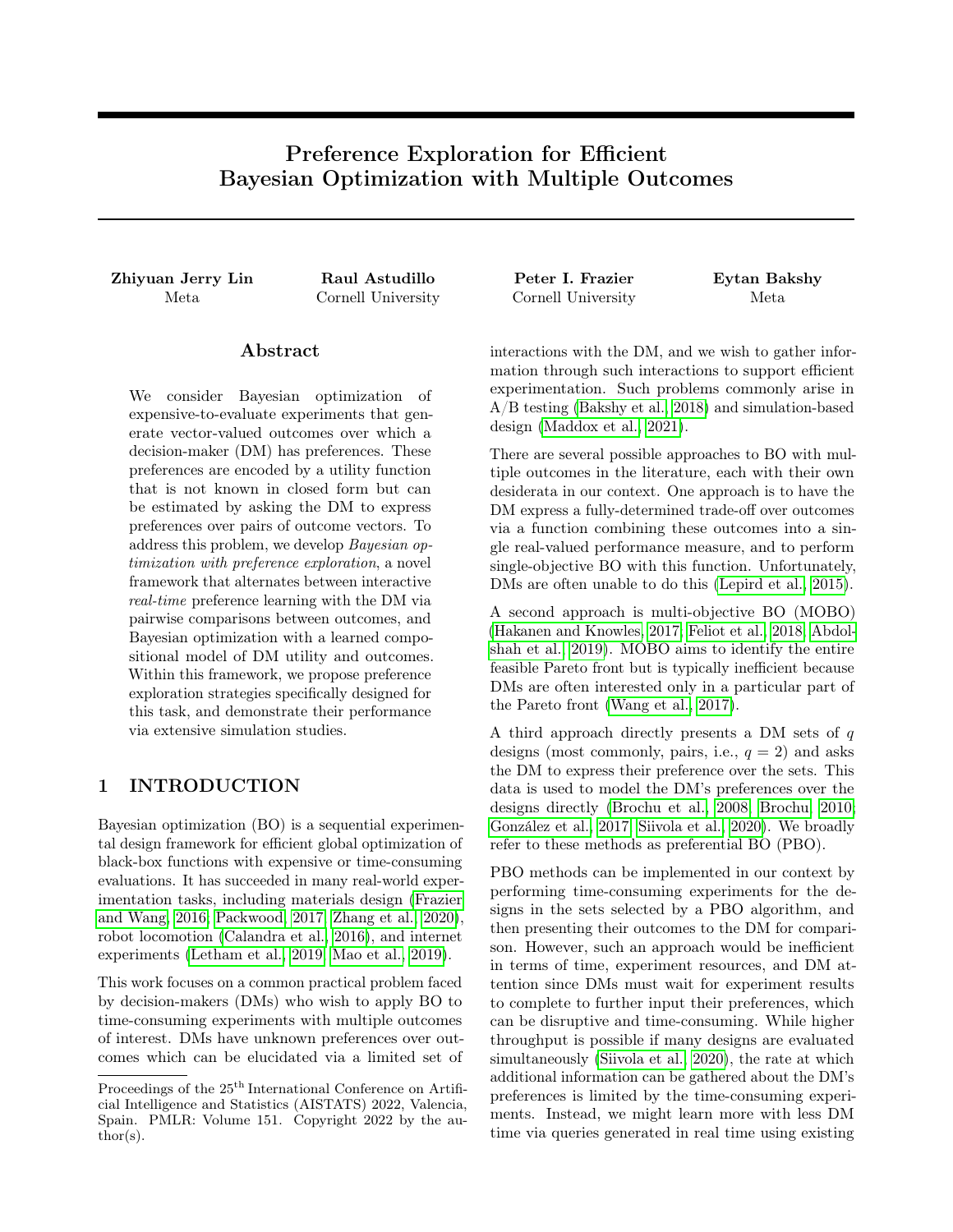to support noisy and parallel evaluations with a nonparametric utility model g. This AF integrates over the uncertainty of both  $f$  and  $g$  when selecting the design points.

Formally, for a batch of q points  $x_{1:q} = (x_1, \ldots, x_q)$  2  $X^q$ , this AF is defined by

$$
qNEIUU(x_{1:q})n =
$$
  
 
$$
\mathbb{E}_{m:n} \quad \text{fmax } g(f(x_{1:q})) \quad \text{max } g(f(X_n))g^+ ,
$$

where  $\mathbb{E}_{m,n}[\ ] = \mathbb{E}[\ ]/\ P_m, D_n]$  denotes the conditional expectation given the data from  $m$  queries and *n* experiments,  $fg^+$  denotes the positive part function, and, making a slight abuse of notation, we define  $\max g(f(x_{1:q})) = \max_{i=1,\ldots,q} g(f(x_i))$  and  $\max g(f(X_n)) = \max_{(x,y) \ge D_n} g(f(x)).$ 

qNEIUU can be straightforwardly implemented as a Monte Carlo AF by applying the reparametrization trick to both  $f$  and  $g$ , and optimized via sample average approximation (SAA) (Wilson et al., 2018; Balandat et al., 2020). We refer the reader to §A.1 in the supplementary material (SM) for more details on the implementation of qNEIUU.

# 4 ONE-STEP OPTIMAL PREFERENCE EXPLORATION

Here we present a principled PE strategy derived using a one-step Bayes optimality analysis. We begin by describing a one-step optimal strategy for learning preferences over a known set of outcome vectors as well as results regarding its efficient computation. We then propose a one-step optimal PE strategy that formally accounts for uncertainty over the set of achievable outcomes. This strategy is not practical for real-time learning, but we provide a faster principled approximation using insights developed in the case with known achievable outcomes.

#### 4.1 Preference Exploration Over a Known Set of Outcomes

Here we assume that the space of achievable outcomes is known and denote it by Y.

To motivate our AF, we ask the following rhetorical question: If we had to offer a single outcome vector  $y \sim 2$  Y to the DM using the available information so far, what would the right choice be? We argue that a sensible choice is  $y$  so that the expected utility received by the DM is maximal; i.e.,  $y \quad 2 \text{ argmax}_{y \ge Y} \mathbb{E}_m[g(y)],$ where  $\mathbb{E}_m$  denotes the conditional expectation given  $P_m$  (i.e.,  $\mathbb{E}_m[\ ] = \mathbb{E}[\ ]/P_m]$ ). Following this logic, if we were allowed to ask an additional query  $(y_1, y_2)$ and observe the DM's response  $r(y_1, y_2)$ , y would now be chosen so that  $y \quad 2 \text{ argmax}_{y \ge Y} \mathbb{E}_{m+1}[g(y)]$ , where  $\mathbb{E}_{m+1}[ ] = \mathbb{E}[ f P_m [ f(y_1, y_2, r(y_1, y_2))g].$  Thus,

$$
\max_{y \ge Y} \mathbb{E}_{m+1}[g(y)] \quad \max_{y \ge Y} \mathbb{E}_m[g(y)]
$$

quantifies the difference in (expected) utility obtained by the DM due to the additional query. Our AF can now be defined as the expectation of this difference given the information available so far; i.e.,

$$
V(y_1, y_2) = \mathbb{E}_m \max_{y \ge Y} \mathbb{E}_{m+1}[g(y)] \max_{y \ge Y} \mathbb{E}_m[g(y)] ,
$$

where the dependence of the right-hand-side on  $(y_1, y_2)$  is made implicit by our notation  $\mathbb{E}_{m+1}[\ ] =$  $\mathbb{E} \left[ \int P_m \int f(y_1, y_2, r(y_1, y_2)) g \right]$ . We also note that the term  $\max_{y \geq Y} \mathbb{E}_{m}[g(y)]$  does not depend on  $(y_1, y_2)$  and thus can be disregarded when maximizing  $V$ . This AF can be considered to be in the knowledge gradient family of AFs (Frazier, 2018), because it values information according to its impact on the maximum posterior expected utility.

#### 4.1.1 Expected Utility of the Best Outcome

The acquisition function  $V$  defined above is challenging to maximize directly due to its nested structure, as is typical of knowledge gradient AFs. Fortunately, the following theorem shows that maximizing  $V$  is equivalent to maximizing another AF that is easier to optimize.

We define the *expected utility of the best option (EUBO)*,

$$
EUBO(y_1, y_2) = \mathbb{E}_m[\max f g(y_1), g(y_2)g],
$$

where the expectation is over the posterior of the DM utility  $g$  at the time the query is chosen.  $V$  and EUBO are related via the following result.

**Theorem 1.** If  $\lambda = 0$ , and the posterior mean  $\mu_m^g$  and posterior covariance  $K_m^g$  are both continuous, then

$$
\underset{y_1, y_2 \supset Y}{\text{argmax}} \text{EUBO}(y_1, y_2) \quad \underset{y_1, y_2 \supset \mathbb{R}^k}{\text{argmax}} V(y_1, y_2)
$$

and the left-hand side is non-empty.

Thus, the above result shows that, when DM responses occur without error, one can find a maximizer of  $V$  by maximizing EUBO instead, which, as we argue below, is a significantly simpler task. While this holds for  $\lambda = 0$  only, the following result shows that maximizing EUBO yields a high-quality solution even if  $\lambda > 0$ .

Theorem 2. Denote V as V to make the dependence on  $\lambda$  explicit, and let  $(y_1, y_2)$  2  $argmax_{y_1, y_2} EUBO(y_1, y_2)$ . Then,

$$
V(y_1, y_2) \max_{y_1, y_2 \ge Y} V_0(y_1, y_2) \quad \lambda C,
$$
  
where  $C = e^{-1/2} \Big/ \frac{D}{2}$ .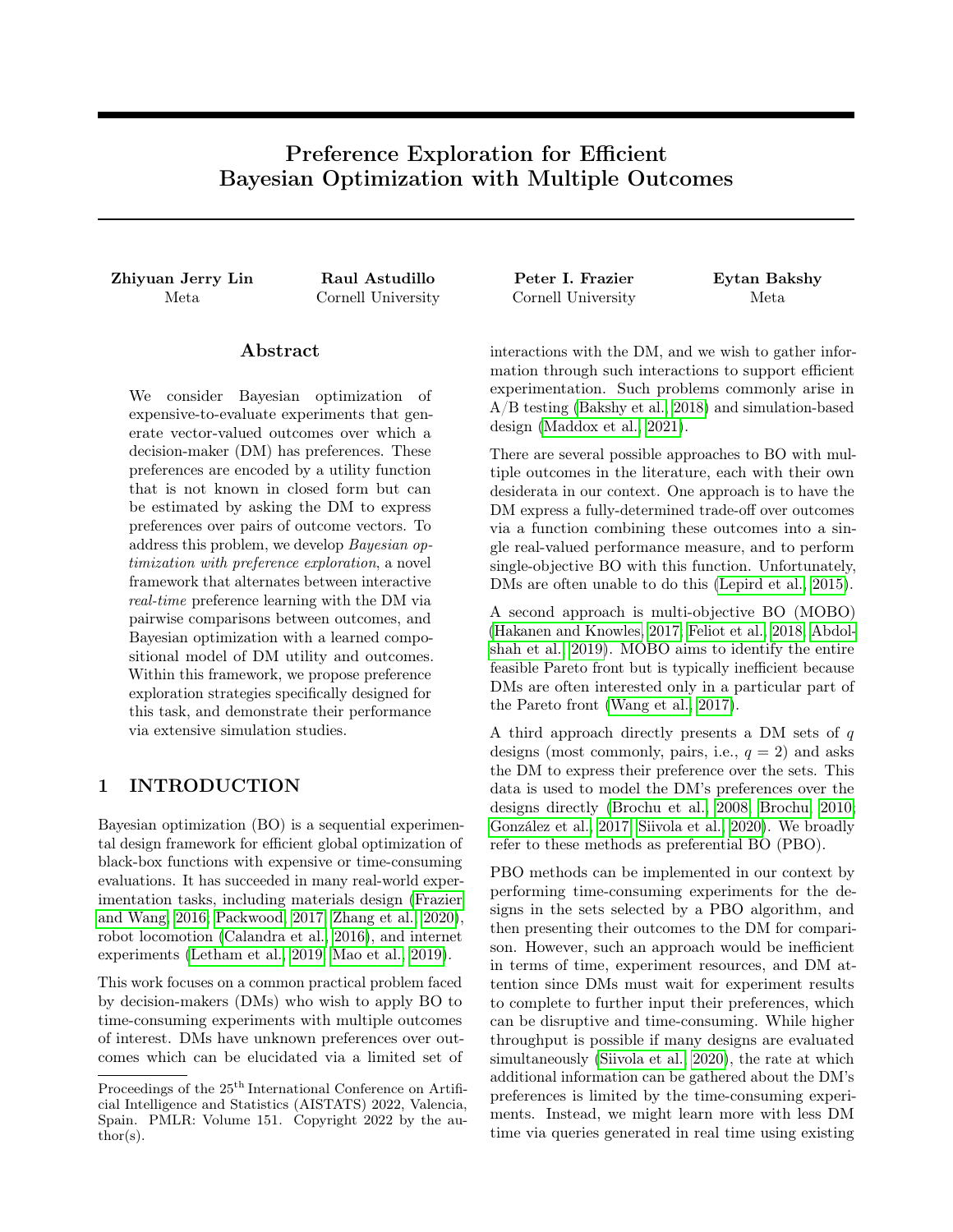Theorem 2 provides a lower bound on the acquisition value of a maximizer of EUBO evaluated at V in the presence of comparison noise. The proofs of Theorems 1 and 2 can be found in the SM §B.

Maximizing EUBO is easier than  $V$  for two reasons. First, computing EUBO does not require solving the inner optimization problem  $\max_{y \ge Y} \mathbb{E}_{m+1}[g(y)]$  required by  $V$ . Second, EUBO can be expressed in closed form under the approximate Gaussian posterior of  $g$  implied by the Laplace approximation, as shown in SM §B.2.1.

### 4.2 Preference Exploration Under an Unknown Set of Achievable Outcomes

We now describe a PE strategy that formally takes into account uncertainty on the set of achievable outcomes. To support our analysis, here we assume that evaluations of the outcome function are noise-free.

As in the previous subsection, we derive a PE strategy using a one-step optimality analysis. Formally, this strategy selects the query  $(y_1, y_2)$  that is optimal with respect to the following sequence of actions (which constitute one step):

- 1. Select query  $(y_1, y_2) \supseteq \mathbb{R}^k$   $\mathbb{R}^k$  and observe DM's response  $r(y_1, y_2)$ ,
- 2. Select design  $x \, 2 \, X$  and observe outcome  $f(x)$ ,
- 3. Obtain reward  $\max_{i=1,...;n+1} \mathbb{E}_{m+1;n+1}[g(f(x_i))],$ where we define  $x_{n+1} = x$  and  $\mathbb{E}_{m+1,n+1}$ [ ] denotes  $E[i] P_m [ f(y_1, y_2, r(y_1, y_2))g, D_n [ f(x, f(x))g].$

The optimal query can be found by solving  $\max_{y_1, y_2 \geq \mathbb{R}^k} W(y_1, y_2)$ , where

$$
W(y_1, y_2)
$$
  
= $\mathbb{E}_{m;n}[\max_{x_{n+1}, y_1} \mathbb{E}_{m+1;n}[\max_{j=1,\dots,n+1} \mathbb{E}_{m+1;n+1}[g(f(x_j))]]]$ 

and  $\mathbb{E}_{m+1,n}[\ ] = \mathbb{E}[\ ]/P_m[\ ] f(y_1,y_2,r(y_1,y_2))g, D_n]$ 

This strategy is similar in spirit to the one described in the previous subsection. However, there are two key differences, which originate due to the set of achievable outcomes being unknown. First, there is an additional action between query selection and reward collection. Here, one additional evaluation of the outcome function is performed, thus enforcing the need to gather preference information to support experimentation (i.e., evaluations of the outcome function). Second, since the set of achievable outcomes is unknown, the reward is computed over the outcomes observed so far only.

#### 4.3 Efficient Approximate Maximization of W Via a Single-Sample Approximation

Unsurprisingly,  $W$  is quite hard to compute and optimize due to its nested structure. In principle, one could aim to adapt optimization strategies for lookahead AFs (see, e.g., Balandat et al. 2020; Jiang et al. 2020). However, these methods are quite computationally expensive, with run times on the order of several minutes per acquisition, making them impractical in the context of real-time PE. Instead, we derive an efficient approximate optimization scheme based on a single-sample approximation of  $W$  with respect to the uncertainty on  $f(x_{n+1})$ .

Leveraging the approximate GP distribution over g induced by the Laplace approximation, we write  $\mathbb{E}_{m+1,n+1}[g(f(x_i))]$  as  $\mu_{m+1}^g(f(x_i))$  for  $i=1,\ldots,n+1,3$ and define  $\mu_{m+1;n} = \max_{i=1;...;n} \mu_{m+1}^g(f(x_i))$ . Applying the reparametrization trick on  $f(x_{n+1})$ , W can be rewritten as

$$
W(y_1, y_2) =
$$
  
\n
$$
\mathbb{E}_{m,n}[\max_{x \geq X} \mathbb{E}_{m+1,n}[\max f \mu_{m+1,n}, \mu_{m+1}^g(\zeta_n(x; Z))g]],
$$

where  $\zeta_n(x; Z) = \mu_n^f(x) + C_n^f(x)Z$ ,  $C_n^f(x)$  is the lower Cholesky factor of  $K_n^f(x, x)$ , and the (conditional) distribution of  $Z$  is the standard normal. In the expression above, the inner expectation is over Z and the outer expectation is over  $r(y_1, y_2)$ .

If we approximate the expression above using a single sample from  $Z$ , which we denote by  $Z$ , and making a slight abuse of notation, we obtain the approximation  $W(y_1, y_2)$   $W(y_1, y_2; \tilde{Z})$ , where

$$
W(y_1, y_2; \tilde{Z}) =
$$
  
\n
$$
\mathbb{E}_{m;n}[\max_{X \ge X} \max f \mu_{m+1;n}, \mu_{m+1}^g(\zeta_n(x; \tilde{Z}))g],
$$

and  $\tilde{Z}$  is deterministic in the expectation above. Moreover, since  $\zeta_n(x_i; \tilde{Z}) = f(x_i)$  for previously evaluated points  $i = 1, \ldots, n$ ,  $\max_{x \geq x} \mu_{m+1}^g(\zeta_n(x; \tilde{Z})) \mu_{m+1,n}$ and thus  $\max_{x \geq X} \max \hat{\mu}_{m+1,n}, \mu^g_{m+1}(\zeta_n(x; \tilde{Z}))g$  can be simplified to  $\max_{x \geq X} \mu_{m+1}^g(\zeta_n(x;\tilde{Z}))$ . Thus,

$$
W(y_1, y_2; \tilde{Z}) = \mathbb{E}_{m,n}[\max_{x \ge X} \mu_{m+1}^g(\zeta_n(x; \tilde{Z}))].
$$

We can now use the machinery developed in §4.1 to efficiently maximize  $W(y_1, y_2; \tilde{Z})$ . Concretely, if we let  $Y = f\zeta_n(x;\tilde{Z}) : x \geq \chi_{\tilde{G}}$ , it follows from Theorem 1 that  $\operatorname{argmax}_{y_1, y_2, 2}$  EUBO $(y_1, y_2)$  $\argmax_{y_1, y_2 \ge Y} W(y_1, y_2; Z)$  when  $\lambda = 0$ . Analogously,

<sup>3</sup>We leverage this closed form expression to simplify our notation but this is not critical. Our analysis holds even if  $\mathbb{E}_{m+1,n+1}[g(f(x_i))]$  does not have a closed form expression.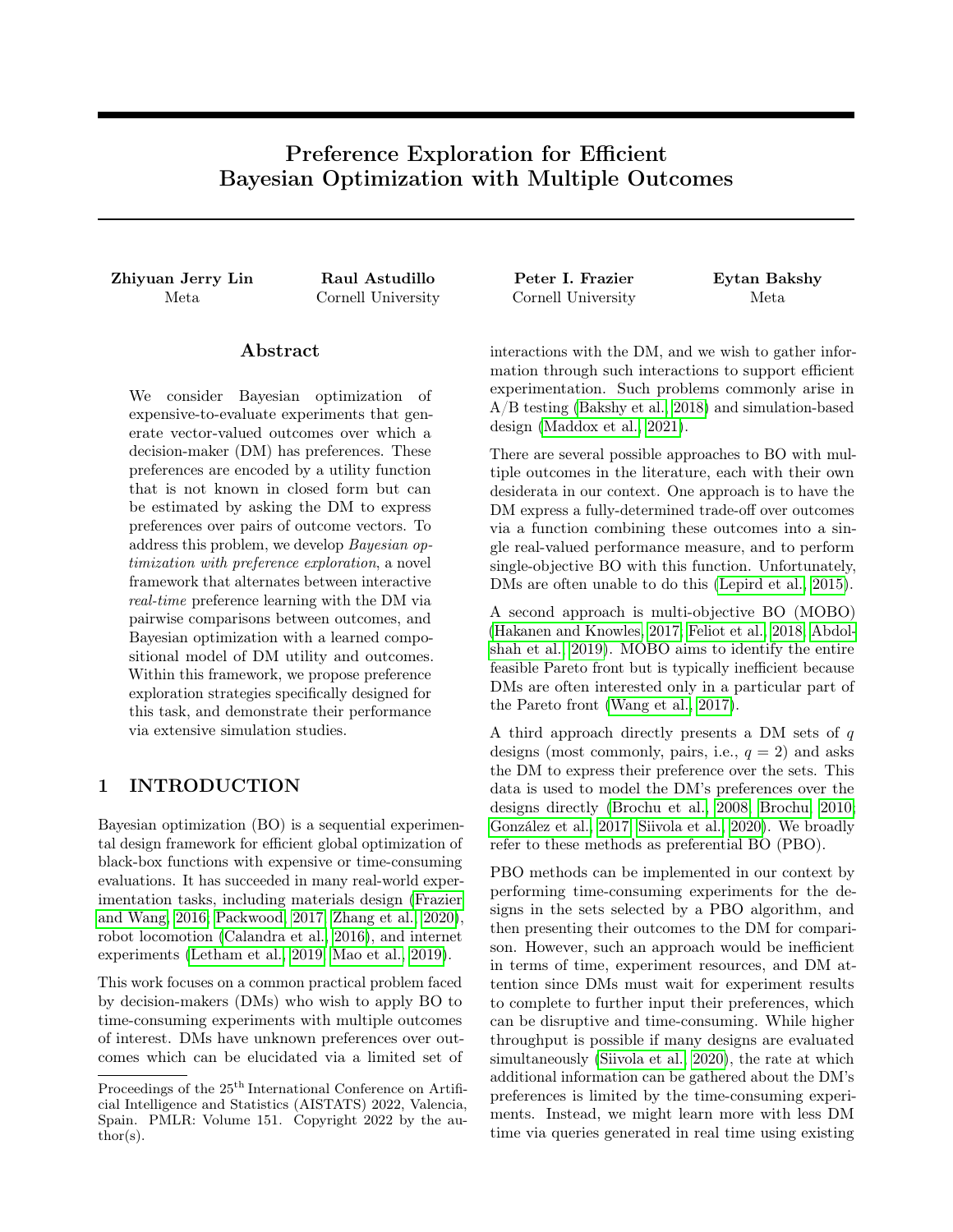Theorem 2 provides a guarantee on the quality of a query in  $\arg\max_{y_1, y_2 \ge Y} \text{EUBO}(y_1, y_2)$  when  $\lambda > 0$ . We call the resulting  $\overrightarrow{PE}$  strategy EUBO- $\zeta$ .

While EUBO- $\zeta$  is derived as an approximation of a one-step optimal strategy, it has a structure similar to that of the strategies discussed in §3.3: it builds a set  $Y$  using f and then selects a query in  $Y$   $Y$  by maximizing an AF. This perspective leads us to consider the PE strategy that chooses queries by maximizing EUBO( $y_1, y_2$ ) over  $y_1, y_2 \nightharpoonup f(X)$ . We call the resulting strategy EUBO- $\hat{f}$ . This variation of EUBO provides a more intuitive interpretation than EUBO- $\zeta$ .

### 5 NUMERICAL EXPERIMENTS

We evaluate our proposed strategies on real-world and synthetic outcome functions as well as several utility functions. The main text considers four test problems: vehicle safety  $(d = 5, k = 3)$  (Liao et al., 2008; Tanabe and Ishibuchi, 2020), DTLZ2 (Deb et al., 2005)  $(d = 4, k = 8)$ , OSY  $(d = 6, k = 8)$  (Deb and Jain, 2013), and car cab design  $(d = 7, k = 9)$  problems (Tanabe and Ishibuchi, 2020). These test problems are matched with several utility functions: linear and piecewise linear utilities, the product of Kumaraswamy distribution CDFs, modeling soft constraints, and the L1 distance from a Pareto-optimal point. All test problems are described in detail in §E of the SM. Results are qualitatively similar to those presented here. Table 3 in the SM summarizes all test outcome and utility functions considered in this work.

With these outcome and utility functions, we perform three types of simulation-based experiments. §5.1 considers a single PE stage. With data from a single batch of experiments, we train a surrogate outcome model  $f$ , then use PE strategies to identify high utility designs in a single PE stage. §5.2 considers the case in which multiple PE and experimentation stages are interleaved, and evaluates the maximum utility found over several rounds of BOPE for each PE strategy. Finally, §5.3 considers a setting in which all preference exploration occurs in a single stage, and this is followed by multiple batches of experimentation without further intervention from the DM. All simulations compare EUBO-based PE strategies against several other PE strategies. Unless otherwise noted, we use the qNEIUU experiment selection strategy.

To emulate noise in preferences expressed by human DMs, simulated DMs in all experiments select the option with lower utility 10% of the time. In §D.5 of the SM, we also experiment with a different probit comparison error and observe similar results.

Complete simulation results with further baselines, test problems, and settings are available in §D of the SM.

Acquisition strategies for PE. We examine several PE strategies described in §3.3. This includes EUBO- $\zeta$  and methods selecting queries from one of two sets Y: (i) a hyper-rectangle  $Y_0$  bounding  $f_{true}(X)$ , and (ii)  $f(X)$ .  $Y_0$  is constructed to be the smallest hyper-rectangle that contains  $f_{\text{true}}(X)$ , estimated via  $10^8$  Monte Carlo samples from X. Thus,  $Y_0$  provides optimistic baseline of a DM that can perfectly characterize the upper and lower (box) bounds of  $f_{true}$ .  $\tilde{f}$  is sampled from the posterior on  $f$  via random Fourier features with 512 basis functions (Rahimi and Recht, 2007).

To select queries from these two sets  $Y$ , we consider random search, BALD, and EUBO. We name these algorithms via their sampling strategy and choice of  $Y$ : Random- $Y_0$  and Random- $\hat{f}$ , and similarly for EUBO and BALD. BALD- $Y$  (for both choices of  $Y$ ) is estimated via quasi-Monte Carlo (QMC), and selects designs  $x \nightharpoonup X$  to reduce the posterior uncertainty of g over Y. Variants of EUBO are computed using the closed form expression derived in §B.2.1 of the SM.

All algorithms are implemented in BoTorch (Balandat et al., 2020). All AFs are optimized via SAA using L-BFGS-B. We use a Matérn 5/2 ARD covariance function for the outcome model and RBF ARD kernel for the preference model. We refer the reader to §C of the SM for additional implementation details.

#### 5.1 Identifying High Utility Designs with PE

We first examine how the proposed PE strategies identify design points whose outcomes have high utilities during a single PE stage. We first evaluate the outcome function at a batch of quasi-random design points and fit a multi-output GP to the observed data. Outcome functions with five or fewer input dimensions receive 16 initial designs and the remainder receive 32. We then initialize the preference model using pairs of random designs from the initial batch for the first  $2k$  pairwise comparisons, followed by comparisons acquired via PE strategies. The outcome surrogate model remains unchanged.

We plot the true utility of our best guess at the utilityoptimal design after every 5 pairwise comparisons. To do so, we maximize  $\mathbb{E}[g(f(x))]$  over  $x \geq X$  where the expectation is taken under the posterior given all available query responses and experiment results. We maximize following a SAA approach, sampling over realizations of  $g(f(x))$ . This provides the design  $\hat{x}$  with the maximum posterior mean. We plot  $g_{true}(f_{true}(\hat{x}))$  as the utility earned by a given PE method after a given number of pairwise comparisons.

Figure 2 shows results. EUBO- $\zeta$  and EUBO- $\tilde{f}$  perform at least as well as baseline strategies across all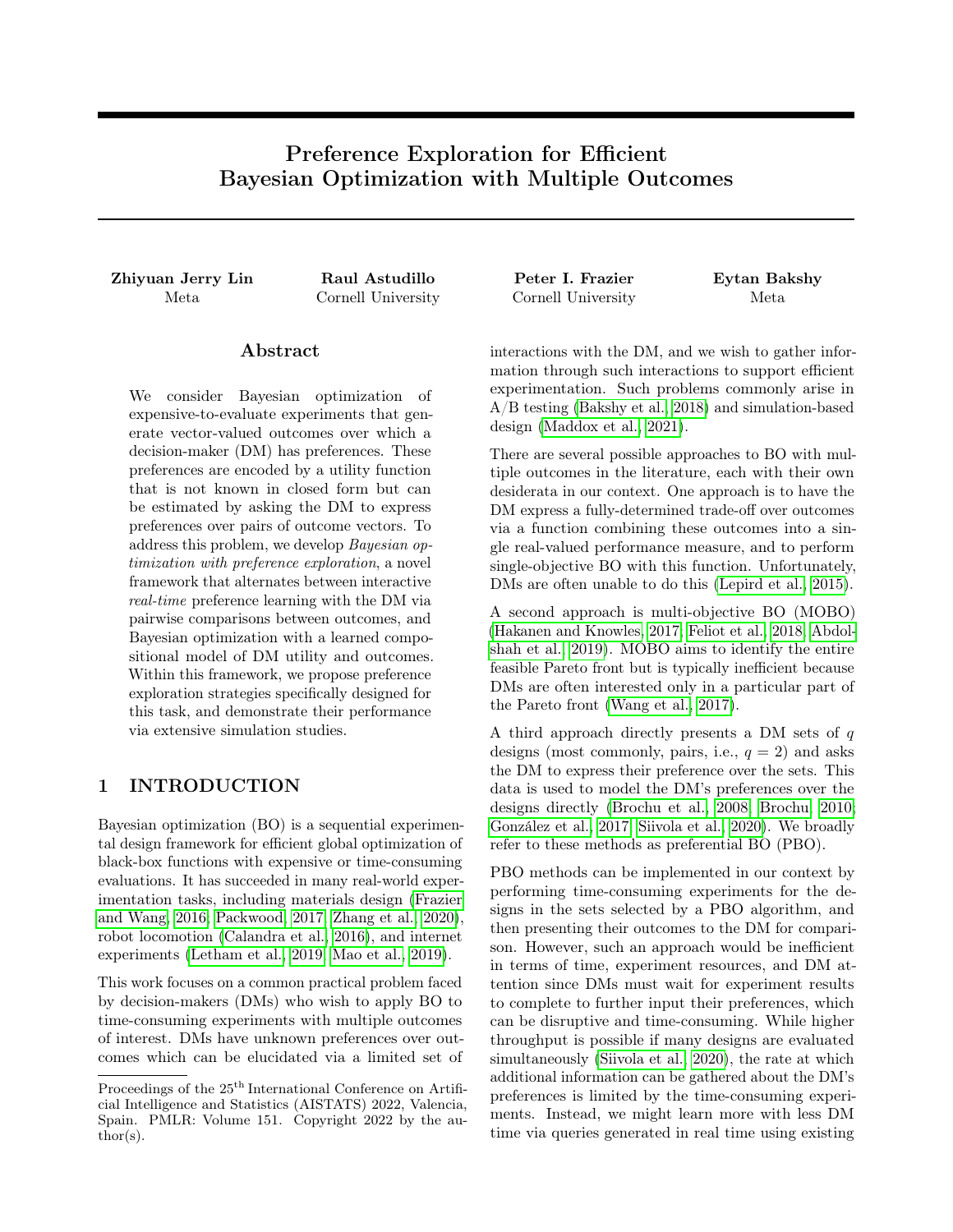

Figure 2: Mean utility of designs chosen according to maximum posterior predictive mean after a given number of pairwise comparisons during the first stage of preference exploration. CIs are 2 standard errors of the mean across 100 simulation replications.



Figure 3: Max utility achieved by interleaving batches of preference exploration and experimentation. "True Utility" shown in black represents an approximate upper bound on the performance achievable obtained via Bayesian optimization with known utility. CIs are 2 standard errors of the mean across 30 simulation replications.

test problems on anytime performance, while BALD- $\hat{f}$ achieves competitive but slightly inferior performance. EUBO- $Y_0$  tends to over-explore outcomes that are not achievable under  $f_{\text{true}}(X)$ , leading to models of g that are progressively less accurate estimates of the posterior maximizer of  $g_{true}(f_{true}($  )).

### 5.2 BOPE with Multiple PE Stages

We evaluate our proposed methods in a full BOPE loop with alternating rounds of experimentation and PE. After each experimentation stage, a PE stage is performed using a PE strategy. The learned preference model is then used to select designs for subsequent experiments. Each PE stage elicits 25 pairwise comparisons from the DM. This occurs over 3 rounds of experimentation, leading to a total of 75 comparisons.

Following the previous subsection, the first experimentation stage uses 32 points generated with a Sobol sequence for higher-dimensional outcome functions  $(d > 5)$ , and 16 otherwise. For each subsequent batch, PE is performed, a batch of 16 (or 8 for the vehicle safety problem) design points are generated for each subsequent experimentation stage (i.e., batches 2 - 4). PE strategies are used in combination with qNEIUU to select designs in batches 2-4. In addition to highperforming baselines examined in §5.1, we include a few additional baselines.

We adapt PBO to the BOPE setting as follows: For PE, we repeatedly apply PBO AFs to the results of previous experiments to elicit DM's responses over previously observed outcomes:  $(y_i, y_j)$  with  $y_i, y_j \n\geq f y$ :  $(x, y)$  2  $D_n$ )g. A standard GP model with a Laplace approximation is used to directly model the latent objective value; i.e., the mapping x  $\mathbb{Z}$  g<sub>true</sub>(f<sub>true</sub>(x)). We consider an adaptation of Thompson sampling, a popular AF used in the PBO literature (Siivola et al., 2020). This strategy is performed by selecting  $x \nightharpoonup D_n$ with the value based on independent samples from the posterior distribution of the latent objective. We refer to this strategy as PBO TS. Experiments are selected via a Monte Carlo implementation of the noisy expected improvement AF (Letham et al., 2019), qNEI. We also considered a PBO AF based on EUBO, but the results were similar to those of PBO TS.

We additionally consider the multi-objective optimization algorithm qNParEGO (Daulton et al., 2020), single-objective BO with the ground truth utility function (True Utility), and a strategy where we experiment with random Sobol design points, which are approximate upper and lower bounds on a PE strategy's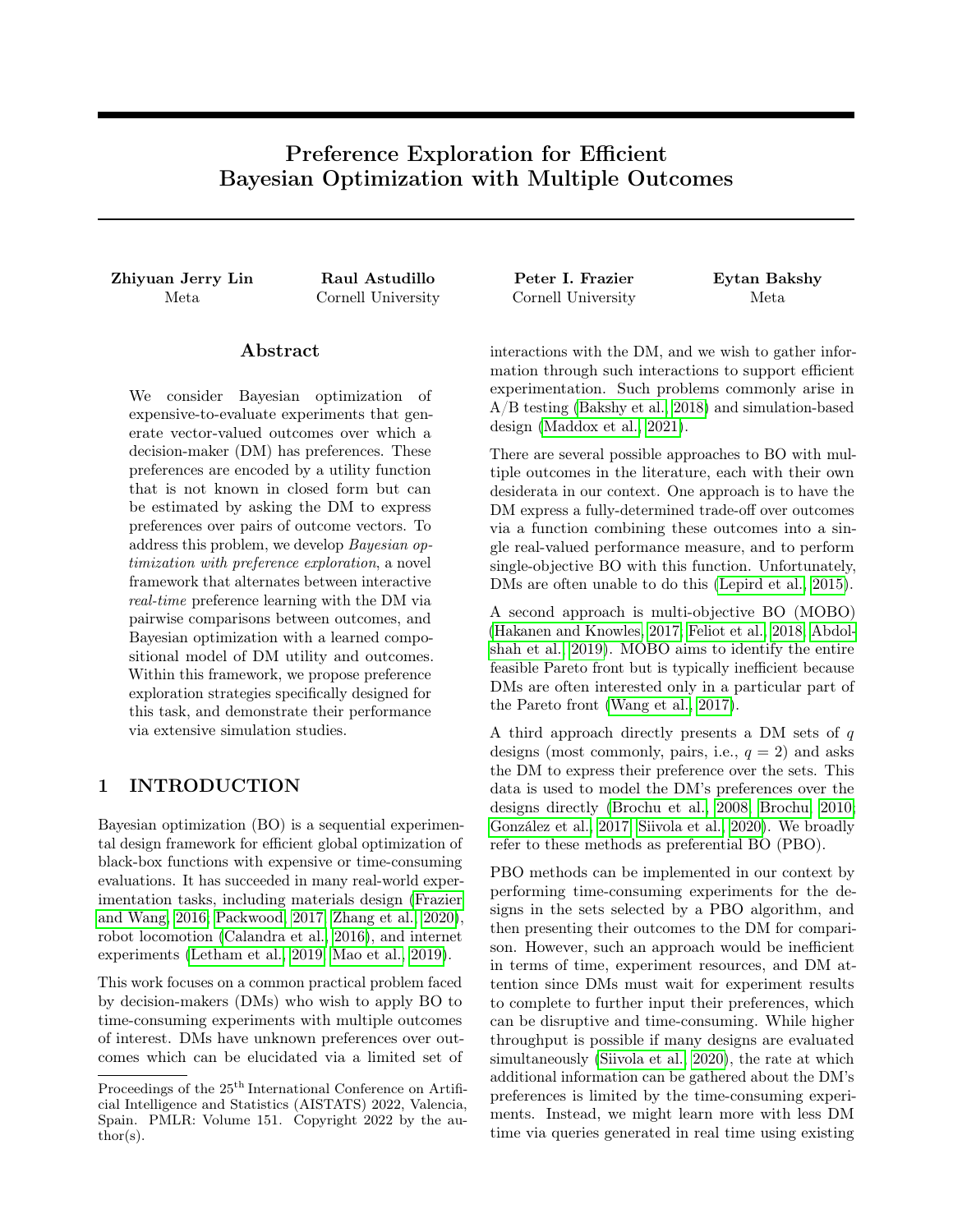

Figure 4: Max utility achieved a single round or multiple rounds of PE after the last experimentation batch. Outcomes are only marginally improved through the use of multiple PE stages for EUBO-based acquisition functions, but PBO-based strategies benefit greatly from the ability to elicit preferences across multiple rounds of experimentation. The opposite effect is seen for active learning strategies, which benefit most from conducting all learning upfront. Plots show mean and 2 standard errors of the mean for 30 simulation replicates.

performance. The True Utility is optimized with qNEI using a compositional objective (Astudillo and Frazier, 2019; Balandat et al., 2020).

Figure 3 shows that in all test functions presented here, BO using EUBO- $\zeta$  and EUBO- $\tilde{f}$  consistently achieves the highest utility, only second to the ground truth utility. In our experiments, we find that PBO-TS does not achieve the same level of performance as PE AFs. We also consider PE AFs that perform search directly in the entire  $Y_0$  domain in the SM. Similar to the previous set of experiments, search directly in  $Y_0$  tends to perform worse than search in  $f(X)$ .

#### 5.3 BOPE with a Single PE Stage

DM interruptions are costly in practice. Therefore, we consider the case in which an initial experimentation stage takes place, followed by a single 75-comparison PE stage, after which experimentation proceeds in 3 batches of the same size as §5.2.4

While performing PE only once minimizes DM interruptions, it may adversely impact the optimization since all learning occurs with a surrogate of a small amount of initial random design points. Figure 4 compares the maximum utility achieved after performing four batches of experimentation, when performing all PE after the first batch, vs performing PE between rounds of experimentation. For all PE-based methods, the maximum utilities achieved are not statistically different in both settings, suggesting they are robust to different levels of PE interactivity under our experimental setting. On the other hand, we observe rather significant improvements in maximum utility achieved with multiple PE stages for PBO-TS. In this case, we see that the best value achieved quickly plateaus after the second batch of experimentation (Figure 8 in SM).

# 6 CONCLUSION

BO is a prominent method for sequential experimental design, often promising to "take the human out of the loop" (Shahriari et al., 2015). However, in practice, human DMs often struggle to describe the objective they wish to optimize. This work proposes a novel humanin-the-loop BO framework with interleaved preference exploration stages called Bayesian optimization with preference exploration, where humans and algorithms collaborate to learn DMs' preferences over plausible outcomes for a particular black-box optimization task.

We propose EUBO, a simple and computationally efficient algorithm for exploring and learning the DM's preferences. These learned preferences in turn enable efficient search for designs whose outputs have high utilities via BO. We show that EUBO- $\zeta$  is an approximate one-step optimal policy for learning a DM's preferences with respect to our current knowledge of both the DM's utility function and the outcome function, which allows us to focus preference exploration on the most relevant parts of the outcome space with respect to the current data. EUBO provides query efficiency improvements relative to benchmark methods, finding higher utility designs while consuming less DM time and requiring fewer experiments.

This work suggests areas for future research. Realtime performance was enabled by approximate versions of the preference model and the optimal one-step optimal strategy W. State-of-the-art models such as SkewGPs (Benavoli et al., 2021), and more accurate approximations of  $W$  could potentially improve  $PE$ sample complexity while still supporting real-time interaction. BALD- $\tilde{f}$  is a strong and fast baseline, suggesting that new information-theoretic PE strategies could perform well in the BOPE framework.

Replication Material Code for replicating experiments in this paper is available at [https://github.](https://github.com/facebookresearch/preference-exploration) [com/facebookresearch/preference-exploration](https://github.com/facebookresearch/preference-exploration)

<sup>4</sup>The single PE stage approach makes it feasible to use smaller batch sizes or fully sequential optimization, but we use identical batch sizes to allow for more direct comparison.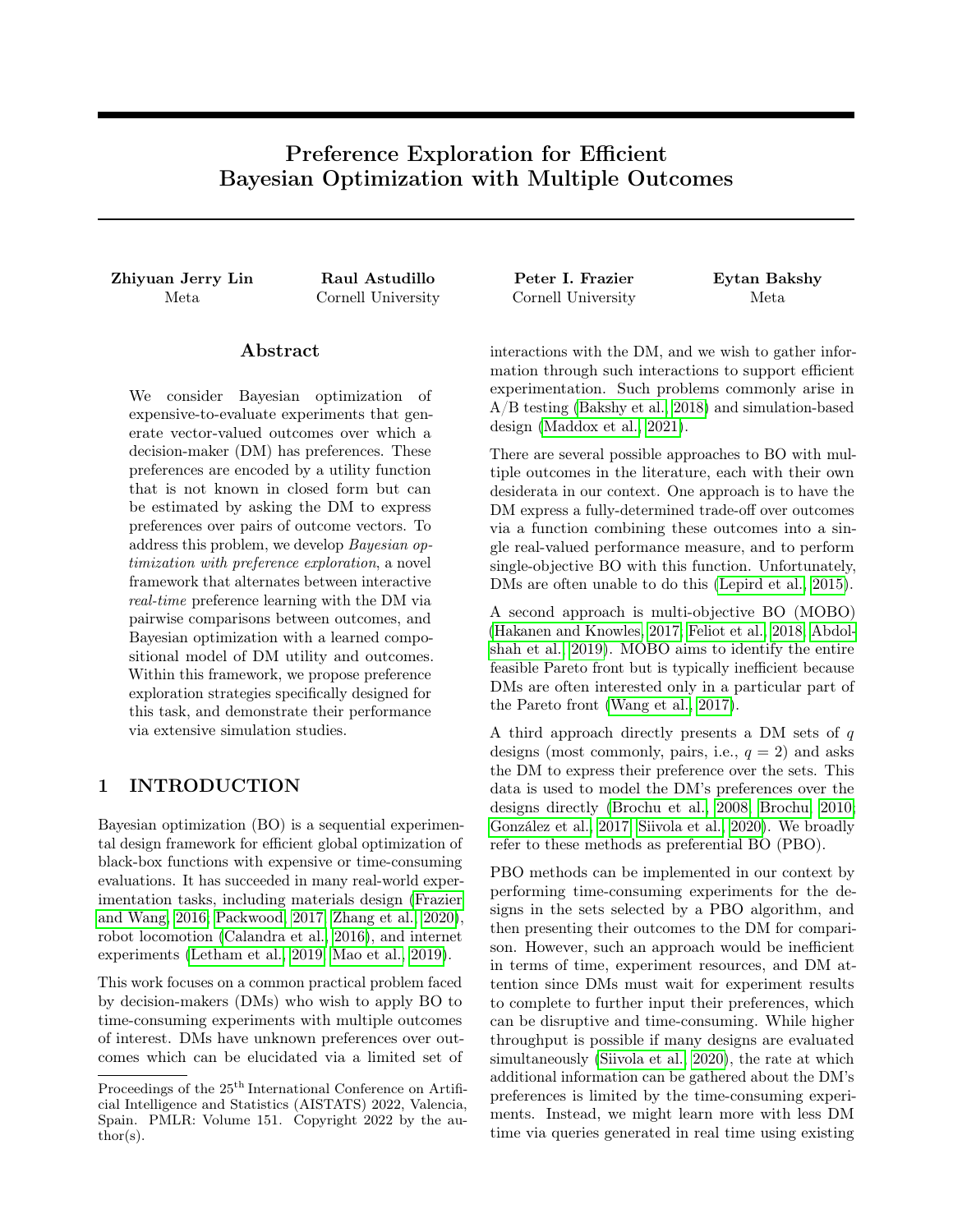#### Acknowledgements

PF and RA were supported by AFOSR FA9550-19-1- 0283. We thank the anonymous reviewers as well as Sait Cakmak, Sam Daulton, Daniel Jiang, Ben Letham, Yujia Zhang, and Yunxiang Zhang for their feedback on this work. We thank Max Balandat for his review and guidance in the implementation of the preference model used in this work. We also thank Michael Shvartsman for his Monte Carlo-based implementation of BALD.

### References

- Majid Abdolshah, Alistair Shilton, Santu Rana, Sunil Gupta, and Svetha Venkatesh. Multi-objective bayesian optimisation with preferences over objectives. In H. Wallach, H. Larochelle, A. Beygelzimer, F. d'Alché-Buc, E. Fox, and R. Garnett, editors, Advances in Neural Information Processing Systems 32, pages 12235–12245, 2019.
- Raul Astudillo and Peter Frazier. Multi-attribute bayesian optimization with interactive preference learning. In Silvia Chiappa and Roberto Calandra, editors, Proceedings of the Twenty Third International Conference on Artificial Intelligence and Statistics, volume 108 of Proceedings of Machine Learning Research, pages 4496–4507. PMLR, 2020.
- Raul Astudillo and Peter I. Frazier. Bayesian optimization of composite functions. In Kamalika Chaudhuri and Ruslan Salakhutdinov, editors, Proceedings of the 36th International Conference on Machine Learning, volume 97 of Proceedings of Machine Learning Research, pages 354–363. PMLR, 09–15 Jun 2019.
- Raul Astudillo and Peter I. Frazier. Bayesian optimization of function networks. In Advances in Neural Information Processing Systems 34, 2021a.
- Raul Astudillo and Peter I. Frazier. Thinking inside the box: A tutorial on grey-box Bayesian optimization. In Proceedings of the 2021 Winter Simulation Conference. Institute of Electrical and Electronics Engineers, Inc., 2021b.
- Eytan Bakshy, Lili Dworkin, Brian Karrer, Konstantin Kashin, Benjamin Letham, Ashwin Murthy, and Shaun Singh. AE: A domain-agnostic platform for adaptive experimentation. NeurIPS 2018 Systems for Machine Learning Workshop, 2018.
- Maximilian Balandat, Brian Karrer, Daniel R. Jiang, Samuel Daulton, Benjamin Letham, Andrew Gordon Wilson, and Eytan Bakshy. BoTorch: A Framework for Efficient Monte-Carlo Bayesian Optimization. In Advances in Neural Information Processing Systems 33, 2020.
- Alessio Benavoli, Dario Azzimonti, and Dario Piga. Preferential bayesian optimisation with skew gaus-

sian processes. In Proceedings of the Genetic and Evolutionary Computation Conference Companion, pages 1842–1850, 2021.

- Craig Boutilier. A POMDP formulation of preference elicitation problems. In Proceedings of the National Conference on Artificial Intelligence, pages 239–246, 2002.
- Eric Brochu. Interactive Bayesian optimization: learning user preferences for graphics and animation. PhD thesis, University of British Columbia, 2010.
- Eric Brochu, Nando D Freitas, and Abhijeet Ghosh. Active preference learning with discrete choice data. In J C Platt, D Koller, Y Singer, and S T Roweis, editors, Advances in Neural Information Processing Systems 20, pages 409–416. Curran Associates, Inc., 2008.
- Roberto Calandra, André Seyfarth, Jan Peters, and Marc Peter Deisenroth. Bayesian optimization for learning gaits under uncertainty. Annals of Mathematics and Artificial Intelligence, 76(1):5–23, 2016.
- Urszula Chajewska, Daphne Koller, and Ronald Parr. Making Rational Decisions using Adaptive Utility Elicitation. In Aaai/Iaai, pages 363—-369, 2000. ISBN 0-262-51112-6. doi: 10.1.1.34.6312.
- Seok-Ho Chang, Pamela C Cosman, and Laurence B Milstein. Chernoff-type bounds for the gaussian error function. IEEE Transactions on Communications, 59(11):2939–2944, 2011.
- Wei Chu and Zoubin Ghahramani. Preference learning with gaussian processes. In Proceedings of the 22Nd International Conference on Machine Learning, ICML '05, pages 137–144, New York, NY, USA, 2005. ACM.
- Samuel Daulton, Maximilian Balandat, and Eytan Bakshy. Differentiable expected hypervolume improvement for parallel multi-objective bayesian optimization. Advances in Neural Information Processing Systems, 33, 2020.
- Kalyanmoy Deb and Himanshu Jain. An evolutionary many-objective optimization algorithm using reference-point-based nondominated sorting approach, part i: solving problems with box constraints. IEEE transactions on evolutionary computation, 18 (4):577–601, 2013.
- Kalyanmoy Deb, Lothar Thiele, Marco Laumanns, and Eckart Zitzler. Scalable test problems for evolutionary multiobjective optimization. In Evolutionary multiobjective optimization, pages 105–145. Springer, 2005.
- Ian Dewancker, Michael McCourt, and Samuel Ainsworth. Interactive preference learning of utility functions for Multi-Objective optimization. December 2016.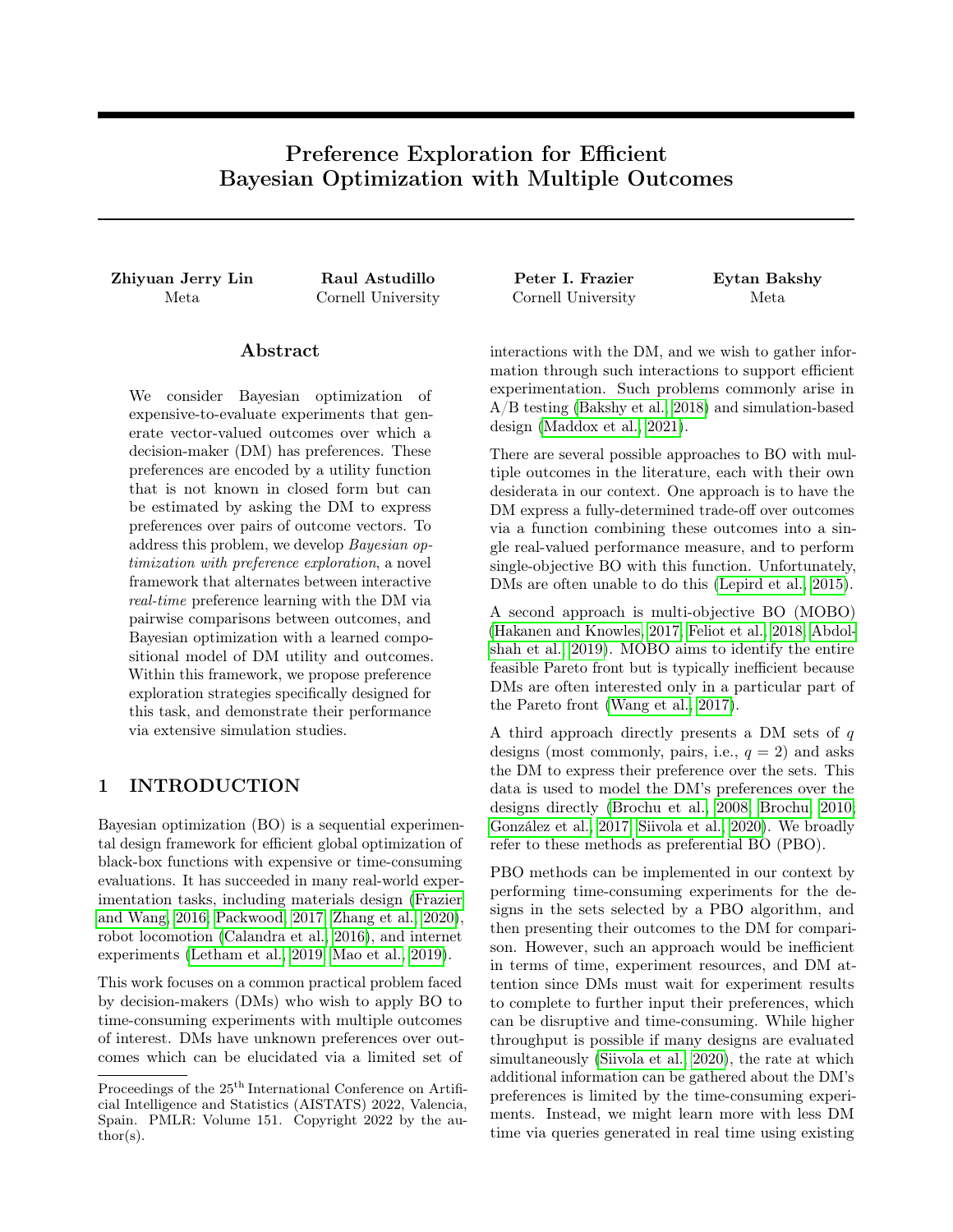- Paul Feliot, Julien Bect, and Emmanuel Vazquez. User preferences in bayesian multi-objective optimization: the expected weighted hypervolume improvement criterion. In International Conference on Machine Learning, Optimization, and Data Science, pages 533–544. Springer, 2018.
- Peter I Frazier. A tutorial on bayesian optimization. July 2018.
- Peter I Frazier and Jialei Wang. Bayesian optimization for materials design. In Information Science for Materials Discovery and Design, pages 45–75. Springer, 2016.
- Johannes Fürnkranz and Eyke Hüllermeier. Pairwise preference learning and ranking. In Machine Learning: ECML 2003, pages 145–156. Springer Berlin Heidelberg, 2003.
- Javier González, Zhenwen Dai, Andreas Damianou, and Neil D Lawrence. Preferential Bayesian optimization. In Doina Precup and Yee Whye Teh, editors, Proceedings of the 34th International Conference on Machine Learning, volume 70 of Proceedings of Machine Learning Research, pages 1282–1291, International Convention Centre, Sydney, Australia, 2017. PMLR.
- Jussi Hakanen and Joshua D Knowles. On using decision maker preferences with ParEGO. In Evolutionary Multi-Criterion Optimization, pages 282–297. Springer International Publishing, 2017.
- Neil Houlsby, Ferenc Huszár, Zoubin Ghahramani, and Máté Lengyel. Bayesian active learning for classification and preference learning. December 2011.
- Shali Jiang, Daniel Jiang, Maximilian Balandat, Brian Karrer, Jacob Gardner, and Roman Garnett. Efficient nonmyopic Bayesian optimization via oneshot multi-step trees. In H. Larochelle, M. Ranzato, R. Hadsell, and M. F. Balcan, editors, Advances in Neural Information Processing Systems 33, pages 18039–18049, 2020.
- MC Jones. Kumaraswamy's distribution: A beta-type distribution with some tractability advantages. Statistical methodology, 6(1):70–81, 2009.
- Ponnambalam Kumaraswamy. A generalized probability density function for double-bounded random processes. Journal of hydrology, 46(1-2):79–88, 1980.
- John R. Lepird, Michael P. Owen, and Mykel J. Kochenderfer. Bayesian preference elicitation for multiobjective engineering design optimization. Journal of Aerospace Information Systems, 12(10):634–645, 2015. ISSN 23273097. doi: 10.2514/1.I010363.
- Benjamin Letham, Brian Karrer, Guilherme Ottoni, Eytan Bakshy, et al. Constrained bayesian optimization with noisy experiments. Bayesian Analysis, 14 (2):495–519, 2019.
- Xingtao Liao, Qing Li, Xujing Yang, Weigang Zhang, and Wei Li. Multiobjective optimization for crash safety design of vehicles using stepwise regression model. Structural and multidisciplinary optimization, 35(6):561–569, 2008.
- Zhiyuan Jerry Lin, Adam Obeng, and Eytan Bakshy. Preference learning for real-world multi-objective decision making. In Workshop on Real World Experiment Design and Active Learning at ICML 2020, 2020.
- Wesley Maddox, Qing Feng, and Max Balandat. Optimizing high-dimensional physics simulations via composite bayesian optimization. NeurIPS Workshop on Machine Learning and the Physical Sciences, 2021.
- Hongzi Mao, Shannon Chen, Drew Dimmery, Shaun Singh, Drew Blaisdell, Yuandong Tian, Mohammad Alizadeh, and Eytan Bakshy. Real-world video adaptation with reinforcement learning. ICML 2019 Workshop on Reinforcement Learning for Real Life, 2019.
- Marcin Molga and Czesław Smutnicki. Test functions for optimization needs. Test functions for optimization needs, 101:48, 2005.
- Andrzej Osyczka and Sourav Kundu. A new method to solve generalized multicriteria optimization problems using the simple genetic algorithm. Structural optimization, 10(2):94–99, 1995.
- Art B. Owen. Scrambling Sobol' and Niederreiter-Xing points. Journal of Complexity, 14:466–489, 1998.
- Daniel Packwood. Bayesian Optimization for Materials Science. Springer, 2017.
- Ali Rahimi and Benjamin Recht. Random features for large-scale kernel machines. Advances in neural information processing systems, 20, 2007.
- Bobak Shahriari, Kevin Swersky, Ziyu Wang, Ryan P Adams, and Nando De Freitas. Taking the human out of the loop: A review of bayesian optimization. Proceedings of the IEEE, 104(1):148–175, 2015.
- Eero Siivola, Akash Kumar Dhaka, Michael Riis Andersen, Javier Gonzalez, Pablo Garcia Moreno, and Aki Vehtari. Preferential batch bayesian optimization. arXiv preprint arXiv:2003.11435, 2020.
- Ryoji Tanabe and Hisao Ishibuchi. An easy-to-use realworld multi-objective optimization problem suite. Applied Soft Computing, 89:106078, 2020.
- Paolo Viappiani and Craig Boutilier. Optimal bayesian recommendation sets and myopically optimal choice query sets. In NIPS, pages 2352–2360, 2010.
- Handing Wang, Markus Olhofer, and Yaochu Jin. A mini-review on preference modeling and articulation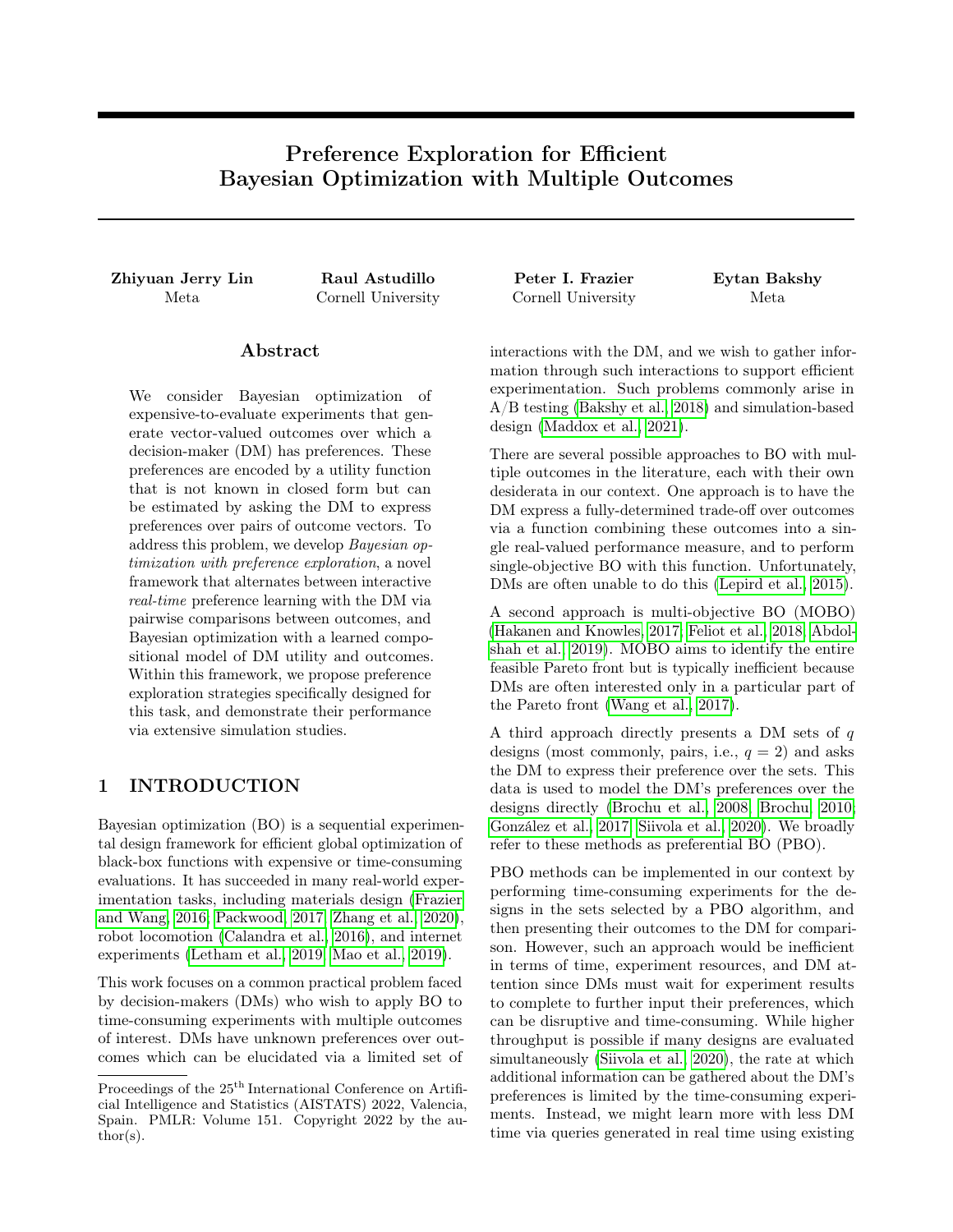in multi-objective optimization: current status and challenges. Complex & Intelligent Systems, 3(4): 233–245, 2017.

- James Wilson, Frank Hutter, and Marc Deisenroth. Maximizing acquisition functions for bayesian optimization. In Advances in Neural Information Processing Systems 31, pages 9905–9916. 2018.
- Yichi Zhang, Daniel W Apley, and Wei Chen. Bayesian optimization for materials design with mixed quantitative and qualitative variables. Scientific reports, 10(1):1–13, 2020.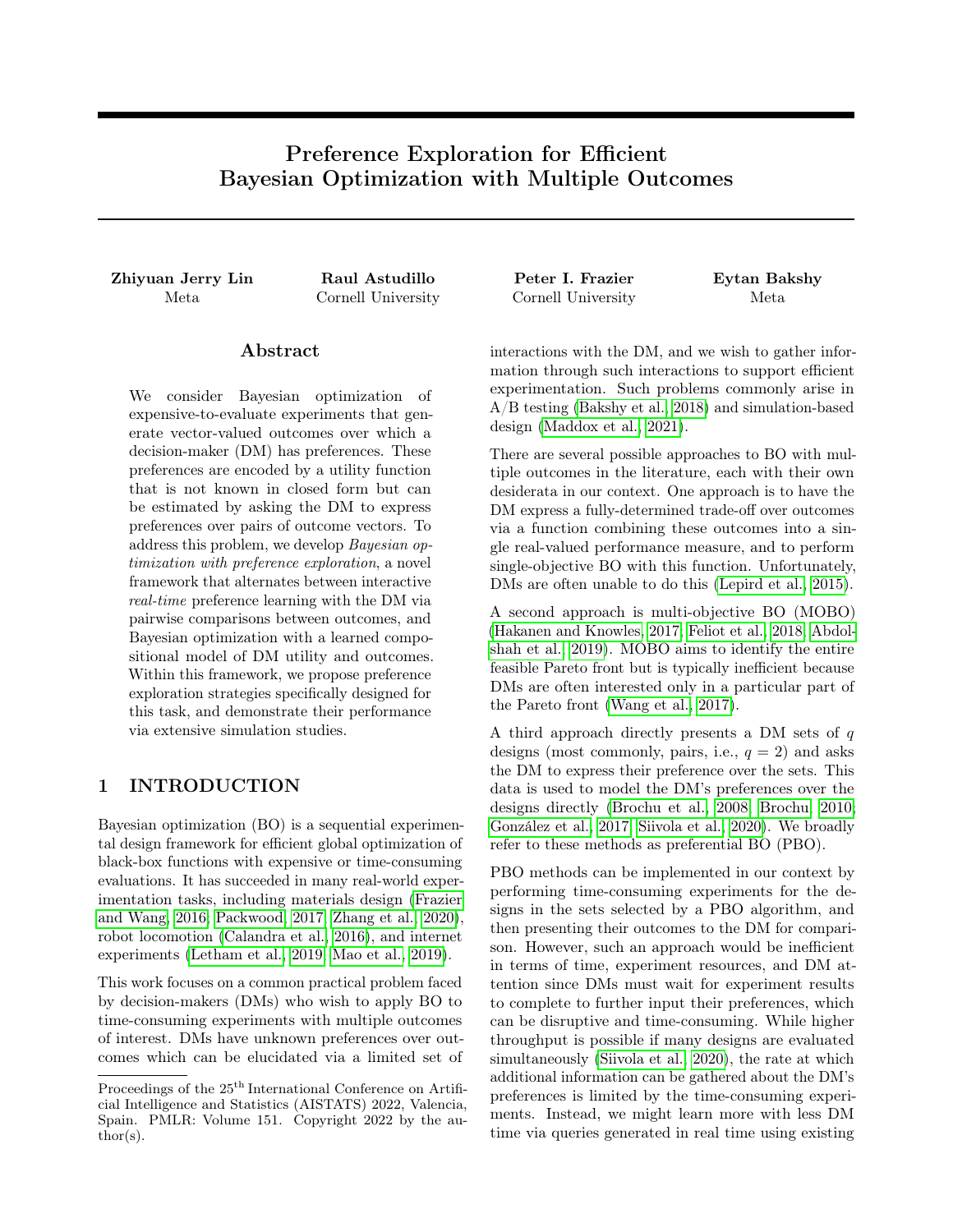# A DETAILS ON ACQUISITION FUNCTIONS

### A.1 Implementation of qNEIUU

Here we describe our approach to compute and optimize the qNEIUU acquisition function. Succinctly, we follow the approach of Balandat et al. (2020), which replaces the original acquisition function optimization problem with a sample average approximation (SAA). The samples used within this SAA are obtained by applying the reparameterization trick (Wilson et al., 2018) to the posterior distributions on  $f$  and  $g$ . The approximate computation of qNEIUU used within SAA is summarized in Algorithm 1. This is implemented in BoTorch (Balandat et al., 2020), and uses  $N_q = 8$  samples from g samples and  $N_f = 32$  samples from f. As is standard for BoTorch AFs, we use quasi-Monte Carlo samples obtained via scrambled Sobol' sequences (Owen, 1998). Optimization is performed via L-BFGS-B.

Algorithm 1 Computation of qNEIUU

**Require:** X, a batch of q design points to evaluate (a  $q$  d matrix);  $X_{\text{obs}}$ , the set of n previously observed, potentially noisily observed points (a n d matrix); f, a probabilistic surrogate model fitted on the experimental data  $D$  with k outcomes; g, a probabilistic preference model fitted on preference feedback dataset  $P$ ;  $N_f$ ,  $N_g$ , the number of MC samples from f and g; 1:  $[\tilde{Y}, \tilde{Y}_{obs}]$  Draw  $N_f$  samples from  $f([x, x_{obs}])$ #  $\tilde{Y}$  is a tensor of size  $N_f$  q k  $\#\ \tilde{Y}_{\text{obs}}$  is a tensor of size  $N_f$  p k 2:  $[\tilde{U}, \tilde{U}_{obs}]$  Draw  $N_g$  samples from  $g([\tilde{Y}, \tilde{Y}_{obs}])$  $\# \tilde{U}$  is a tensor of size  $N_g$   $N_f$  q  $\#\ \tilde{U}_{\text{obs}}$  is a tensor of size  $N_g$   $N_f$  p 3:  $U_{i,j}$  max $\sum_{i=1,\dots,q} \tilde{U}_{i,j}$ ; 4:  $U_{\text{obs }i;j}$  max $\sum_{j=1}^{\infty} \tilde{U}_{\text{obs }i;j}$ ; 5:  $\Delta_{ij} := fU_{ij}$   $U_{\text{obbs}ij}g^+$ 6: qNEIUU  $\frac{1}{N_gN_f}$   $i=1:N_g$   $j=1:N_f \Delta i,j$ 7: return qNEIUU

# A.2 Monte Carlo BALD

We leverage a novel MC implementation of BALD (Houlsby et al., 2011) that allows us to reparameterize the optimization of BALD in the design, rather than outcome space by propagating samples from  $f(x)$  through g into in our acquisition function. The computation of this acquisition function is summarized in Algorithm 2. Here, Φ is the standard normal CDF and  $H_b$  is the binary entropy function. This acquisition function is optimized via the standard BoTorch approach described in the previous subsection.

### **A.3** Uniform Sampling Over  $Y_0$

For the Uniform Random baseline, we need to empirically determine the bounds of each outcome. To do so, we first sample a large number of random points  $(10^8 \text{ in this case})$  in  $X \nleq X$ , and obtain an empirical sample of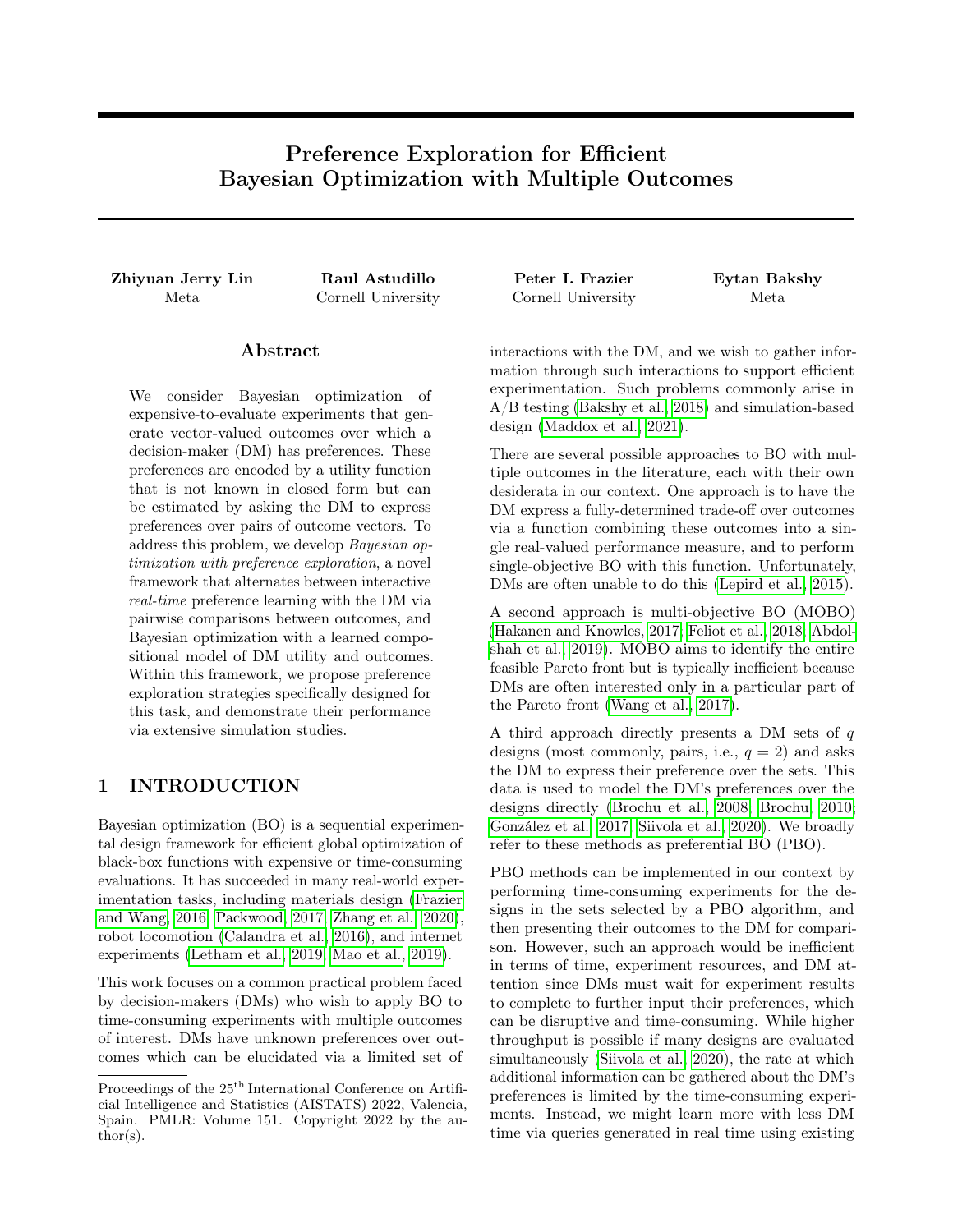| Algorithm $2$ MC-BALD with $\gamma$ search space                             |  |  |  |  |  |
|------------------------------------------------------------------------------|--|--|--|--|--|
| <b>Require:</b> $y_1, y_2$ , a pair of comparison design points to evaluate; |  |  |  |  |  |
| $q$ , a probabilistic preference model                                       |  |  |  |  |  |
| $N_{MC}$ , the number of MC samples;                                         |  |  |  |  |  |
| 1: $\mu, \sigma^2$ mean and var of $g(y_1)$ $g(y_2)$                         |  |  |  |  |  |
| 2: $z_{posterior} = \Phi(\overline{P_{\overline{-2+1}}})$                    |  |  |  |  |  |
| 3: $h_{\text{posterior}}$ $H_b(z_{\text{posterior}})$                        |  |  |  |  |  |
| 4: s Draw $N_{MC}$ samples from $N(\mu, \sigma^2)$                           |  |  |  |  |  |
| 5: $z_{\text{samples}}$ $\Phi(s)$                                            |  |  |  |  |  |
| 6: $h_{\text{conditional}}$ $H_b(z_{\text{samples}})$ .mean()                |  |  |  |  |  |
| 7: <b>return</b> $h_{\text{posterior}}$ $h_{\text{conditional}}$             |  |  |  |  |  |

 $Y = f_{\text{true}}(X)$  by evaluating the test response function. Then we are able to identify the empirical lower and upper of  $f_{\text{true}}$  in  $\mathbb{Y}$ , denoted as  $Y_{\text{min}}$  and  $Y_{\text{max}}$  respectively. Finally, we scale (up or down depending on its sign and whether it's lower or upper bound)  $Y_{\text{min}}$  and  $Y_{\text{max}}$  by 10% (or 20% if one side of the bound is 0) to include additional potential boundary values that are not captured by our sampling scheme. This provides a generous uniform prior over the achievable set when used as a baselines in our experiments.

# B THEORETICAL RESULTS

All probabilities and expectations in this section are with respect to the posterior distribution on  $g$  given  $m$  DM queries. Previously we used the notation  $\mathbb{E}_m$ , but here we drop the subindex m for brevity.

#### B.1 Proof of Theorem 1

**Theorem 1.** Suppose that Y is compact,  $\mu_m^g(y)$  and  $K_m^g(y, y)$  are continuous functions of y, and  $\lambda = 0$ . Then,

$$
\underset{y_1, y_2 \ge Y}{\text{argmax}} \text{EUBO}(y_1, y_2) \quad \underset{y_1, y_2 \ge \mathbb{R}^k}{\text{argmax}} \, V(y_1, y_2),\tag{2}
$$

and the left-hand side is non-empty.

*Proof.* We first observe that the left-hand side is non-empty since  $Y$  is compact and EUBO is continuous. Continuity of EUBO follows directly from the continuity of  $\mu_m^g$  and  $K_m^g$  along with (6) (note that  $\Delta\Phi(\Delta/\sigma)$  +  $\sigma\varphi(\Delta/\sigma)$  is continuous at  $\sigma=0$ ).

Recall that

$$
V(y_1, y_2) = \mathbb{E} \max_{y \ge Y} \mathbb{E} [g(y) \, j \, (y_1, y_2, r(y_1, y_2))] \max_{y \ge Y} \mathbb{E} [g(y)] .
$$

Since  $\max_{y \ge Y} \mathbb{E}[g(y)]$  does not depend on  $(y_1, y_2)$ , we have

$$
\underset{y_1, y_2 \supset \mathbb{R}^k}{\text{argmax}} V(y_1, y_2) = \underset{y_1, y_2 \supset \mathbb{R}^k}{\text{argmax}} W(y_1, y_2),
$$

where

$$
W(y_1, y_2) = \mathbb{E} \max_{y \ge Y} \mathbb{E} [g(y) \, j \, (y_1, y_2, r(y_1, y_2))].
$$

Thus, it suffices to show that

$$
\underset{y_1, y_2 \ge Y}{\text{argmax}} \text{EUBO}(y_1, y_2) \quad \underset{y_1, y_2 \ge \mathbb{R}^k}{\text{argmax}} \, W(y_1, y_2). \tag{3}
$$

To show (3), we rely on an idea from Viappiani and Boutilier (2010). For  $i \n\geq \mathcal{F}$ , 2g let

$$
y (y_1, y_2, i) 2 \operatorname*{argmax}_{y \ge Y} \mathbb{E}[g(y) j (y_1, y_2, i)].
$$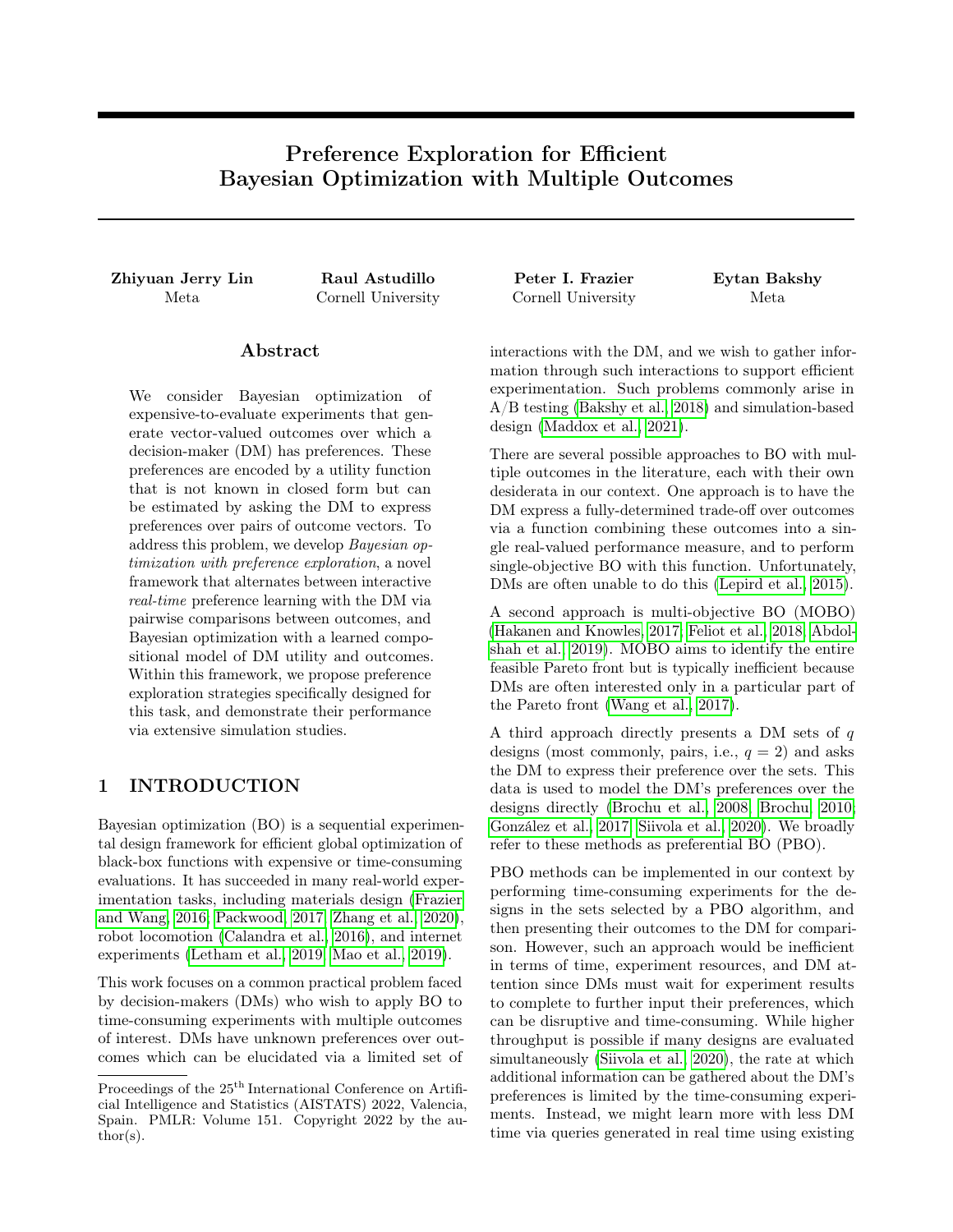Below, we show that

$$
EUBO(y (y_1, y_2, 1), y (y_1, y_2, 2)) W(y_1, y_2).
$$
\n
$$
(4)
$$

For generic  $y_1, y_2$ , we also have

$$
EUBO(y_1, y_2) \qquad W(y_1, y_2) \tag{5}
$$

,

 $\Box$ 

because the right-hand side is bounded below by replacing  $\max_{y} \mathbb{E}[g(y) \cdot (y_1, y_2, r(y_1, y_2))]$  by  $\mathbb{E}[g(y_{r(y_1, y_2)}) \cdot j$  $(y_1, y_2, r(y_1, y_2))$  in the definition of W, i.e., by using the item that the DM selected in the query as our estimate of the item that the DM most prefers.

With these inequalities established, let  $(y_1, y_2)$  be in the right-hand side of (3). Suppose for contradiction that  $(y_1, y_2)$  is not in the left-hand side of (3). Then there must be some  $(\tilde{y}_1, \tilde{y}_2)$  such that  $W(\tilde{y}_1, \tilde{y}_2) > W(y_1, y_2)$ .

Let  $\tilde{y}_i = y \; (\tilde{y}_1, \tilde{y}_2, i)$  for  $i = 1, 2$ . We have

$$
\begin{aligned} \text{EUBO}(\tilde{y}_1, \tilde{y}_2) & W(\tilde{y}_1, \tilde{y}_2) \\ & > W(y_1, y_2) \\ & \text{EUBO}(y_1, y_2) \\ & \text{EUBO}(\tilde{y}_1, \tilde{y}_2). \end{aligned}
$$

The first inequality is due to (4), which we show below. The second is due to our supposition for contradiction that  $(\tilde{y}_1, \tilde{y}_2)$  had a strictly larger value of W than  $(y_1, y_2)$ . The third is due to (5). The fourth is because  $(y_1, y_2)$ was chosen to maximize EUBO over  $Y - Y$  and because  $\tilde{y}_i \nightharpoonup Y$  for both  $i = 1, 2$ .

This is a contradiction. Thus, it must be that  $(y_1, y_2)$  is also in the left-hand side of (3).

It now remains to show that (4) holds. To this end, let  $y_i = y$   $(y_1, y_2, i)$ . Observe that

$$
W(y_1, y_2) = \bigcap_{i} \mathbb{P}(r(y_1, y_2) = i) \mathbb{E}[g(y_i)](y_1, y_2, i)]
$$

and  $g(y_i)$  max $fg(y_1), g(y_2)g$  for both  $i = 1, 2$ . Thus,

$$
W(y_1, y_2) = \bigvee_{i=1}^{n} \mathbb{P}(r(y_1, y_2) = i) \mathbb{E}[g(y_i)j(y_1, y_2, i)]
$$
  
\n
$$
\bigvee_{i=1}^{n} \mathbb{P}(r(y_1, y_2) = i) \mathbb{E}[\max f g(y_1), g(y_2) g j(y_1, y_2, i)]
$$
  
\n
$$
= \mathbb{E}[\max f g(y_1), g(y_2) g]
$$
  
\n
$$
= \mathbb{E}[\max f g(y_1), g(y_2) g]
$$

#### B.2 Proof of Theorem 2

Here we prove Theorem 2. First we introduce additional notation and prove several auxiliary lemmas. Definition 1. We define

EUBO 
$$
(y_1, y_2) = \mathbb{E}[g(y_{r(y_1, y_2)})],
$$

where  $r(y_1, y_2)$  is a random variable whose conditional distribution given  $g(y_1)$  and  $g(y_2)$  is given by

$$
\mathbb{P}(r(y_1, y_2) = 1 \mid g(y_1), g(y_2)) = \Phi \quad \frac{g(y_1)}{\overline{2}\lambda} \frac{g(y_2)}{\overline{2}\lambda}
$$

and  $\mathbb{P}(r(y_1, y_2) = 2 / g(y_1), g(y_2)) = 1$   $\mathbb{P}(r(y_1, y_2) = 1 / g(y_1), g(y_2)).$ 

Similarly, we also define

$$
V (y_1, y_2) = \mathbb{E} \max_{y \ge Y} \mathbb{E} [g(y) \, j (y_1, y_2, r(y_1, y_2))] \max_{y \ge Y} \mathbb{E} [g(y)] ,
$$

and

$$
W (y_1, y_2) = \mathbb{E} \max_{y \ge Y} \mathbb{E}[g(y) \, j (y_1, y_2, r(y_1, y_2))]
$$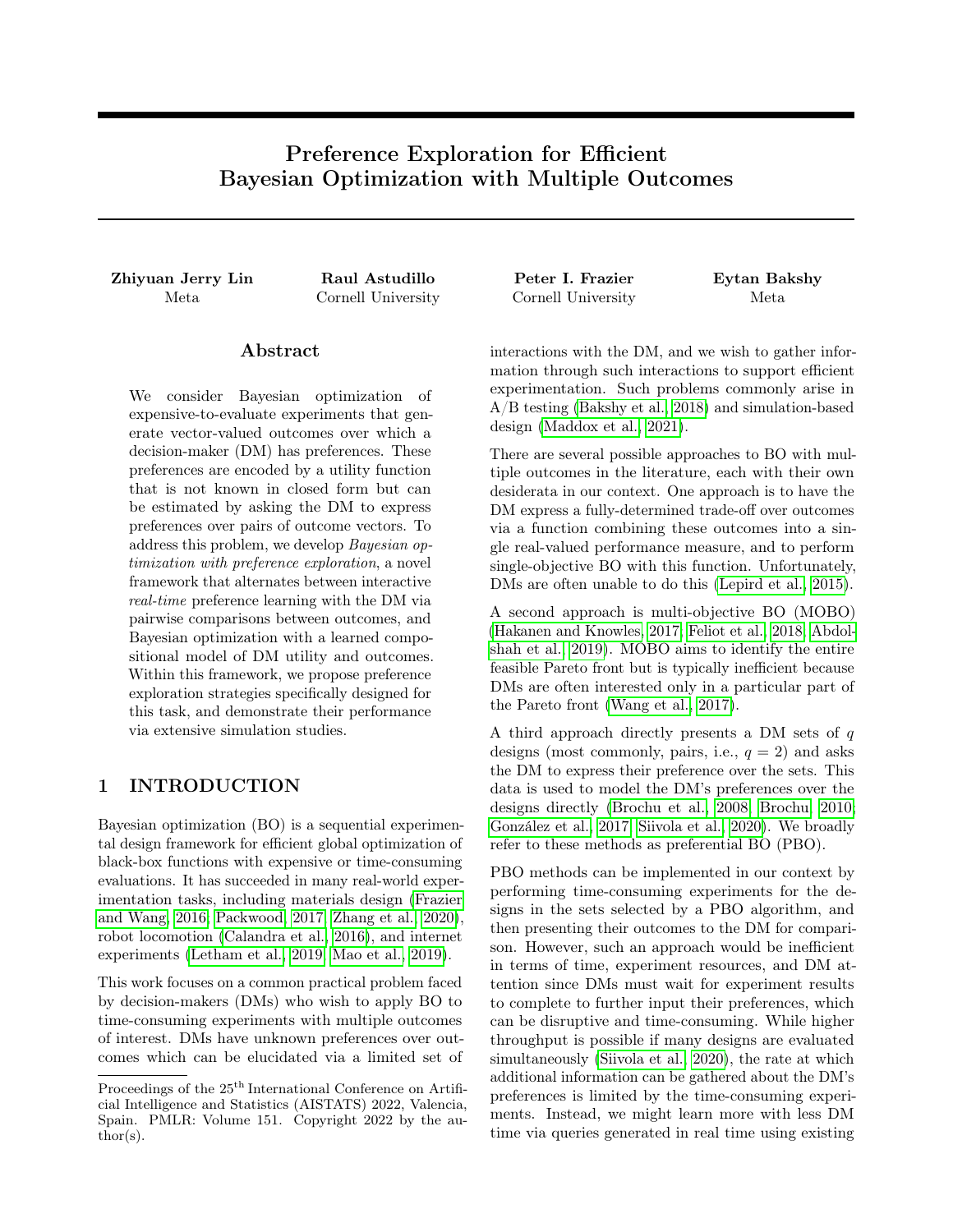The above definitions generalize the definitions of EUBO,  $V$ , and  $W$  to the case where the DM's responses are corrupted by probit noise.

The following inequality is key in our proof of Theorem 2.

**Lemma 1.** For any fixed  $r_1, r_2 \n\supset R$  and  $\lambda > 0$ ,

$$
\Phi \quad \frac{r_1}{\beta} \frac{r_2}{\overline{2}\lambda} \quad r_1 + \Phi \quad \frac{r_2}{\beta} \frac{r_1}{\overline{2}\lambda} \quad r_2 \quad \max \{r_1, r_2 g \quad \lambda C,
$$

where  $C = e^{-1}$ <sup>2</sup>/<sup>*D*</sup> 2.

*Proof.* Without loss of generality we may assume that  $r_1$  r<sub>2</sub>. Then, we want to prove that

$$
\Phi \quad \frac{r_1}{2\lambda} \frac{r_2}{r_1} + \Phi \quad \frac{r_2}{2\lambda} \frac{r_1}{r_2} \quad r_2 \quad r_1 \quad \lambda C,
$$

By recalling that  $\Phi(t) = 1$   $\Phi(t)$  for any  $t \, 2 \, \mathbb{R}$ , the inequality above can be further rewritten as

$$
\Phi \quad \frac{r_1}{\beta_2} \frac{r_2}{r_1} + 1 \quad \Phi \quad \frac{r_1}{\beta_2} \frac{r_2}{r_2} \quad r_2 \quad r_1 \quad \lambda C.
$$

Arranging terms and letting  $s = (r_1 \quad r_2)$ / p  $2\lambda$ , we obtain the equivalent inequality

$$
\stackrel{C}{\underset{2}{\rightarrow}} s\left[1 \quad \Phi(s)\right].
$$

Thus, it suffices to show that the above inequality holds for any  $s = 0$ . To this end, recall that

$$
\Phi(s) = \frac{1}{2} \mathsf{b} \, 1 + \text{erf} \, \left( \frac{s}{2} \right)^{\mathsf{i}},
$$

where erf is the Gauss error function. Thus, the above inequality is equivalent to

$$
\stackrel{C}{\ominus}_{\overline{2}} \quad \stackrel{s}{2} \text{erfc} \quad \stackrel{s}{2} \quad ,
$$

where erfc = 1 erf is the complementary Gaussian error function. Using the well-known inequality  $e^{-t^2}$  $erfc(t),$ which is valid for all  $t > 0$  (see, e.g., Chang et al. (2011)), it suffices to show that

$$
\stackrel{C}{\ominus}_{\overline{2}} \quad \frac{s}{2}e^{-\frac{s^2}{2}};
$$

i.e.,

$$
\frac{1}{2}e^{-\frac{1}{2}} - \frac{s}{2}e^{-\frac{s^2}{2}}.
$$

The above inequality can be easily verified by noting that the right-hand side reaches its maximum value at  $s=1$ .  $\Box$ 

The following result shows that the expected utility of a DM expressing responses corrupted by probit noise with parameter  $\lambda$  is close to that of a DM expressing noiseless responses.

**Lemma 2.** The following inequality holds for any  $y_1, y_2 \n\geq Y$  and  $\lambda > 0$ :

$$
EUBO (y_1, y_2) \quad EUBO_0(y_1, y_2) \quad \lambda C,
$$

where C is defined like in Lemma 1.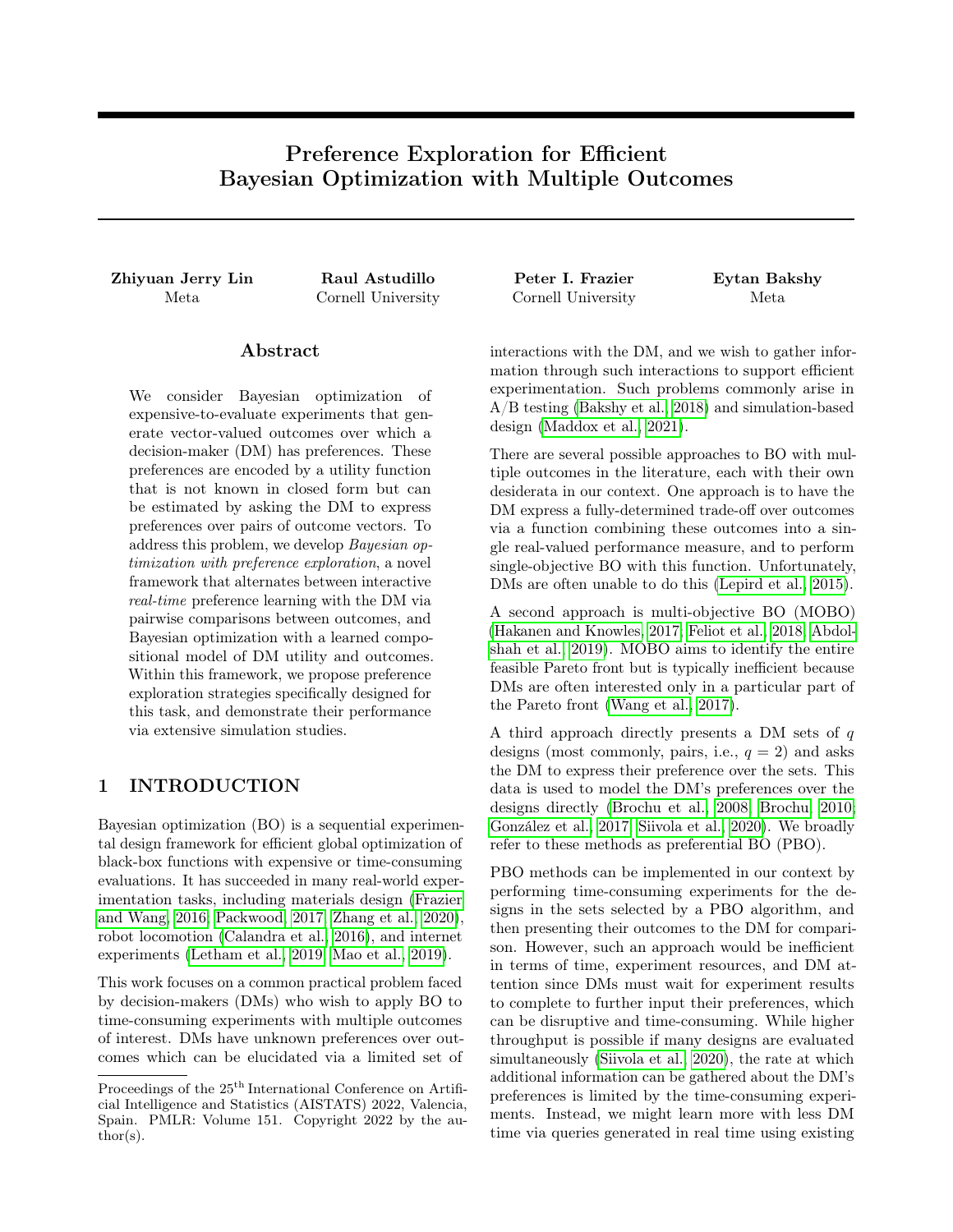Proof. Note that

$$
\mathbb{E}[g(y_{r(y_1,y_2)}) \, j \, g(y_1), g(y_2)] = \Phi \quad \frac{g(y_1)}{\partial \lambda} \frac{g(y_2)}{\partial \lambda} \quad g(y_1) + \Phi \quad \frac{g(y_2)}{\partial \lambda} \frac{g(y_1)}{\partial \lambda} \quad g(y_2).
$$

Hence, from Lemma 1 it follows that

$$
\mathbb{E}[g(y_{r(y_1:y_2)})\,j\,g(y_1),g(y_2)]\quad\max f_g(y_1),g(y_2)g\quad\lambda C.
$$

The desired result can now be obtained by taking expectations over  $g(y_1)$  and  $g(y_2)$  on both sides of the above inequality.  $\Box$ 

Our last lemma simply shows that the function W dominates EUBO for any  $\lambda > 0$ .

**Lemma 3.** The following inequality holds for any  $y_1, y_2 \n\geq Y$  and  $\lambda > 0$ :

$$
W(y_1, y_2)
$$
 EUBO  $(y_1, y_2)$ .

Proof. We have

$$
W (y_1, y_2) = \mathbb{E} \max_{y \ge Y} \mathbb{E}[g(y) \, j \, r(y_1, y_2)]
$$
  

$$
\mathbb{E} \mathbb{E}[g(y_{r(y_1, y_2)}) \, j \, r(y_1, y_2)]
$$
  

$$
= \mathbb{E}[g(y_{r(y_1, y_2)})]
$$
  

$$
= \mathbb{E} \text{UBO} (y_1, y_2).
$$

We are now in position to prove Theorem 2.

**Theorem 2.** Let  $(y_1, y_2)$  2 argmax<sub>y2 $\gamma$ </sub> EUBO $(y_1, y_2)$ . Then,

$$
V (y_1, y_2) \max_{y_1, y_2 \ge Y} V_0(y_1, y_2) \quad \lambda C,
$$

where C is defined like in Lemma 1.

Proof. We have

$$
W (y_1, y_2) \quad \text{EUBO} (y_1, y_2)
$$
  
\n
$$
\text{EUBO}_0(y_1, y_2) \quad \lambda C
$$
  
\n
$$
= \max_{y \ge Y} \text{EUBO}_0(y_1, y_2) \quad \lambda C
$$
  
\n
$$
= \max_{y \ge Y} W_0(y_1, y_2) \quad \lambda C,
$$

where the first line follows from Lemma 3, the second line follows from Lemma 2, the third line follows from the definition of  $(y_1, y_2)$ , and the fourth line follows from Theorem 1. The desired result can now be obtained by subtracting  $\max_{y \ge Y} \mathbb{E}[g(y)]$  from both sides of the inequality.  $\Box$ 

#### B.2.1 Closed Form Expression of EUBO Under a Gaussian Posterior

To compute EUBO in closed form, recall that  $\mu_m^g$  and  $K_m^g$  are the mean and posterior covariance of the approximate GP posterior after  $m$  queries. We rewrite EUBO as

EUBO(y<sub>1</sub>, y<sub>2</sub>) = 
$$
\mathbb{E}[fg(y_1) \quad g(y_2)g^+ + g(y_2)]
$$
  
=  $\mathbb{E}[fg(y_1) \quad g(y_2)g^+] + \mu_m^g(y_2).$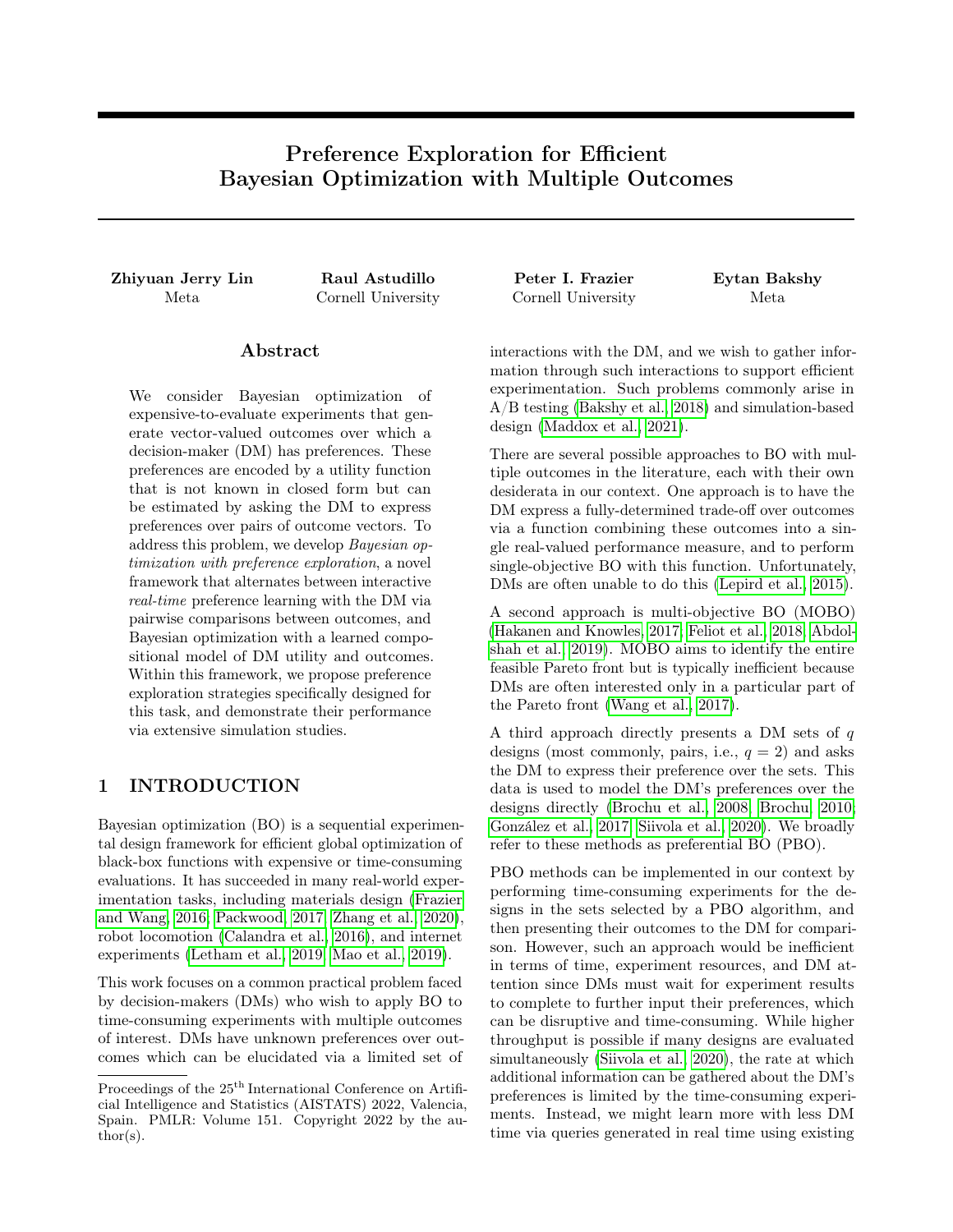Now let  $\Delta(y_1, y_2)$  and  $\sigma^2(y_1, y_2)$  be the mean and variance of  $g(y_1)$  g(y<sub>2</sub>):

$$
\Delta(y_1, y_2) = \mathbb{E}[g(y_1) \quad g(y_2)] = \mu_m^g(y_1) \quad \mu_m^g(y_2)
$$

and

$$
\sigma^{2}(y_{1}, y_{2}) = \text{Var}[g(y_{1}) \quad g(y_{2})]
$$
  
=  $K_{m}^{g}(y_{1}, y_{1}) + K_{m}^{g}(y_{2}, y_{2}) \quad 2K_{m}^{g}(y_{1}, y_{2}).$ 

Using the standard formula for the expectation of the positive part of a normal random variable with a given mean and variance, and dropping  $y_1, y_2$  from the arguments to  $\Delta$  and  $\sigma$  for brevity, we get

$$
\mathbb{E}[\hat{fg}(y_1) \quad g(y_2)g^+] = \Delta \Phi \quad \frac{\Delta}{\sigma} \quad + \sigma \varphi \quad \frac{\Delta}{\sigma}
$$

and thus

$$
EUBO(y_1, y_2) = \Delta \Phi \quad \frac{\Delta}{\sigma} \quad + \sigma \varphi \quad \frac{\Delta}{\sigma} \quad + \mu_m^g(y_2), \tag{6}
$$

,

where  $\varphi$  and  $\Phi$  are the standard normal PDF and CDF, respectively.

### C SIMULATION DESIGN AND IMPLEMENTATION DETAILS

#### C.1 Choice of Batch Sizes and Number of DM Queries

Our simulation experiments are configured to mimic aspects of real-world experiments in which DMs may wish to perform Bayesian optimization using preference models. To do this, we rely on pilot studies related to early versions of the PE strategies developed in this work. Participants in the pilots were data scientists and ML engineers at Meta who routinely used Bayesian optimization to tune recommender system ranking policies. Standard A/B tests consider a large number of number of initial design points that are on the order of 3-5x the number of input dimensions, which motivates the initial batch sizes used in our simulation experiments. Subsequent experiments tend to use approximately half the number of points. To decide on what a sensible number of preference queries would be, we analyzed data from the pilot study to find that participants spent on average 7.8-12.7 seconds to perform pairwise comparisons between between problems with fairly large numbers of outputs (see Table 1). Based on this, we would estimate that it would conservatively take DMs around 15 minutes to perform 75 comparisons, or 5 minutes per PE stage if split across three rounds of experimentation. Finally, we observed that the empirical error rate was approximately 10%, and so we used this value for our DM noise model in the MT.

| Pilot            | d | $k$ Response mean (s) Response sd (s) |     |
|------------------|---|---------------------------------------|-----|
|                  |   | 10.7                                  | 5.7 |
| 2                |   | 7.8                                   | 3.0 |
| $\boldsymbol{3}$ |   | 8.6                                   | 6.0 |
| 4                |   | 12.7                                  | 8.1 |
| 5                |   | 8.8                                   | 72  |
|                  |   |                                       |     |

Table 1: Summary statistics of input dimensionality  $(d)$ , number of outcomes  $(k)$ , and response times of data scientists in seconds to pairwise preference learning comparisons from pilot five studies.

# D ADDITIONAL SIMULATION RESULTS

#### D.1 Additional Test Problems

We consider additional simulation environments here. There are four outcome and utility function combinations presented in the main paper and additional four in the supplementary material, totalling eight simulation environments. These include surrogates of real-world simulators (Vehicle Safety and Car Cab Design) and widely used synthetic functions (OSY and DTLZ2), alongside various utility functions. These test problems have 5-8 input dimensions  $(d)$ , and 4-9 outcomes  $(k)$ . Table 3 shows the full list of simulation environments we used in this paper. §E describe those outcome and utility in detail.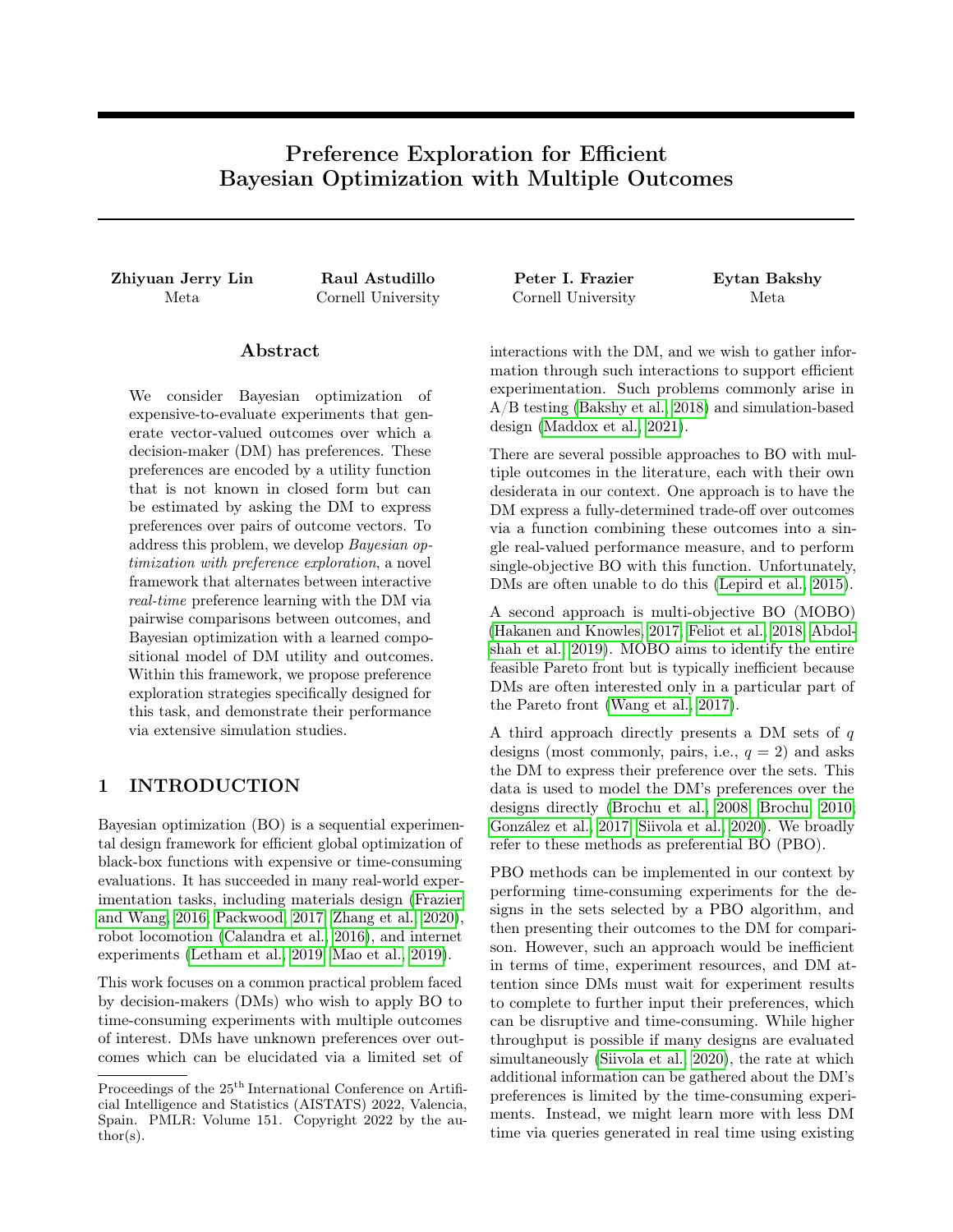### D.2 Identifying High-Utility Designs with Preference Exploration

Figure 5 Shows the experiment results for identifying high-utility designs with PE for all suite of test problems. While most results hold similar to what we observe in the main text, EUBO- $\zeta$  and EUBO-f are performing dramatically better compared to other methods in the OSY with exponential function sum with sigmoid constraints problem. This is possibly because of the unique characteristic of this problem where many points in  $Y$  are violating the constraints and result in near-zero values. Comparing those near-zero utility values, while potentially helpful for learning the shape of utility functions within the achievable region, is not necessarily contributing much to the identification of the maximizer of  $g_{true}(f_{true}(X))$ .



Figure 5: Simulation results for identifying high-utility designs with PE for all suite of test problems. Plotted are values of the maximum posterior predictive mean after a given number of pairwise comparisons during the first stage of preference exploration.

# D.3 Preference Exploration with Multiple PE Stages

BOPE with multiple stages for additional test problems are plotted in Figure 6. Figure 6 shows the results of BOPE with multiple PE stages, and the results largely align what we observe in the main text where EUBO-ζ and EUBO- $\tilde{f}$  consistently performing well across all problems.

# D.4 BOPE with One Preference Exploration Stage

Figure 7 directly shows the differences in final outcomes achieved by each method by comparing these two PE schemes. In addition to the insights from the main text, one can also see that PE AFs that perform search of  $Y_0$ , rather than based on the posterior of  $f$ , tend to perform much better when all learning occurs upfront. This makes intuitive sense, since  $Y_0$  is agnostic to any additional updated surrogate models  $f_n$  collected throughout the experimentation process.

Finally, Figure 8 shows the full optimization trajectory for the single PE stage case. From these plots it is apparent that PBO-based strategies make little progress in the optimization goal after the second stage.

### D.5 Probit Comparison Noise

In all simulation studies we have presented so far, we have been considering a constant  $10\%$  error rate. However, it is plausible that DMs may make errors in ways that vary with the utilities. Here, we consider the case where DMs are more likely to make mistakes when utilities have similar values, and study the behavior of the optimization strategies when such noise is present.

Concretely, we use the probit likelihood with noise level  $\lambda > 0$  introduced in §3.2. Thus, when the DM is presented with a query  $(y_1, y_2)$ ,  $y_1$  is chosen with probability  $\Phi \frac{g(y_1)}{2}$  and  $y_2$  is chosen with probability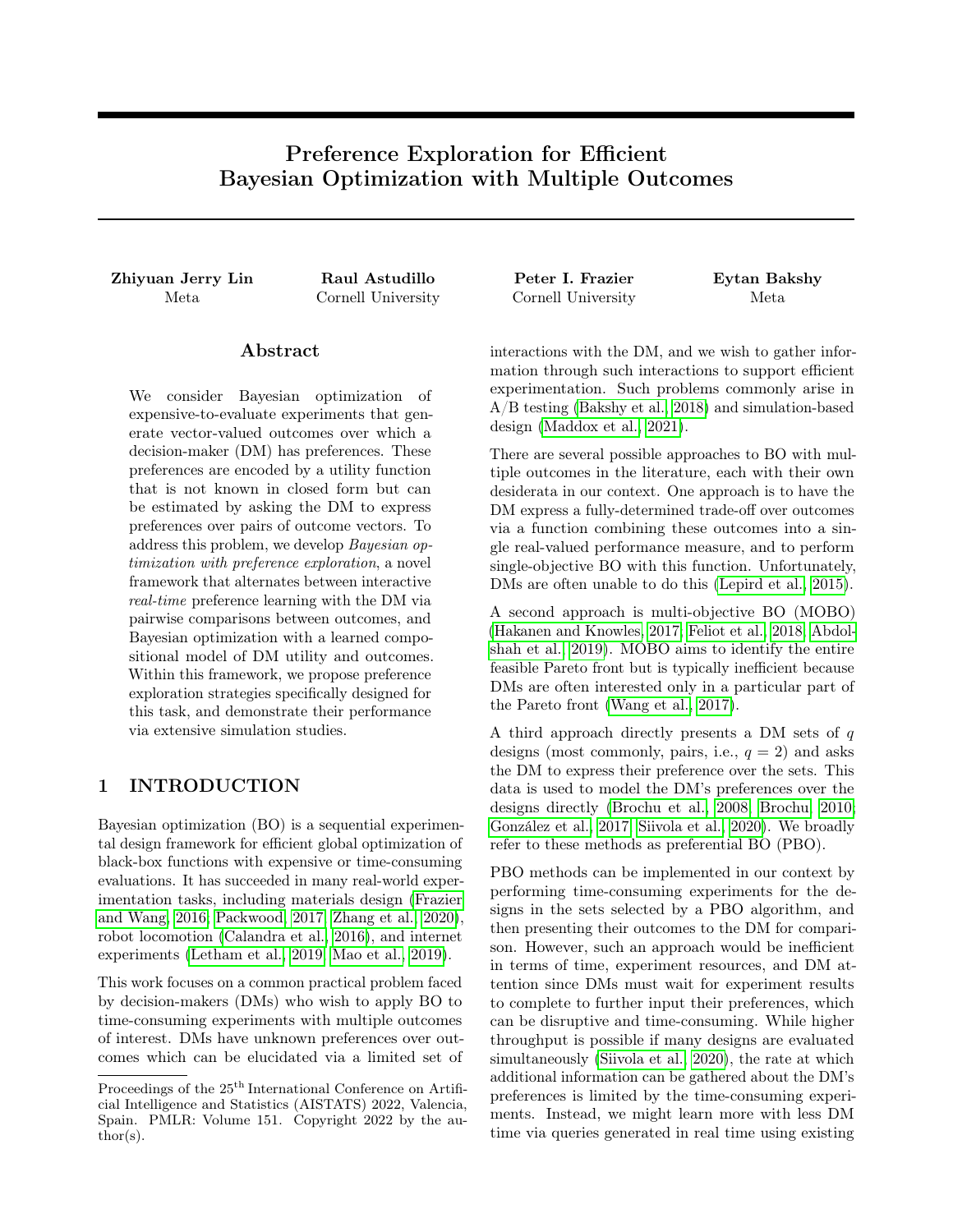

Figure 6: BOPE performance with multiple PE stages for all benchmark problems. "True Utility", the grey line on each plot, represents an approximate upper bound on the performance achievable via Bayesian optimization with a known utility function, blue and orange show our proposed methods, and other lines show competing baseline methods. The top row includes outcome and utility functions whose maximum utility achieved are plotted in the main paper in Figure 3 and the bottom row shows maximum utility achieved for the additional set of outcome and utility functions.



Figure 7: Maximum utility achieved after the last batch for BOPE with single PE stage and multiple PE stages for all benchmark problems.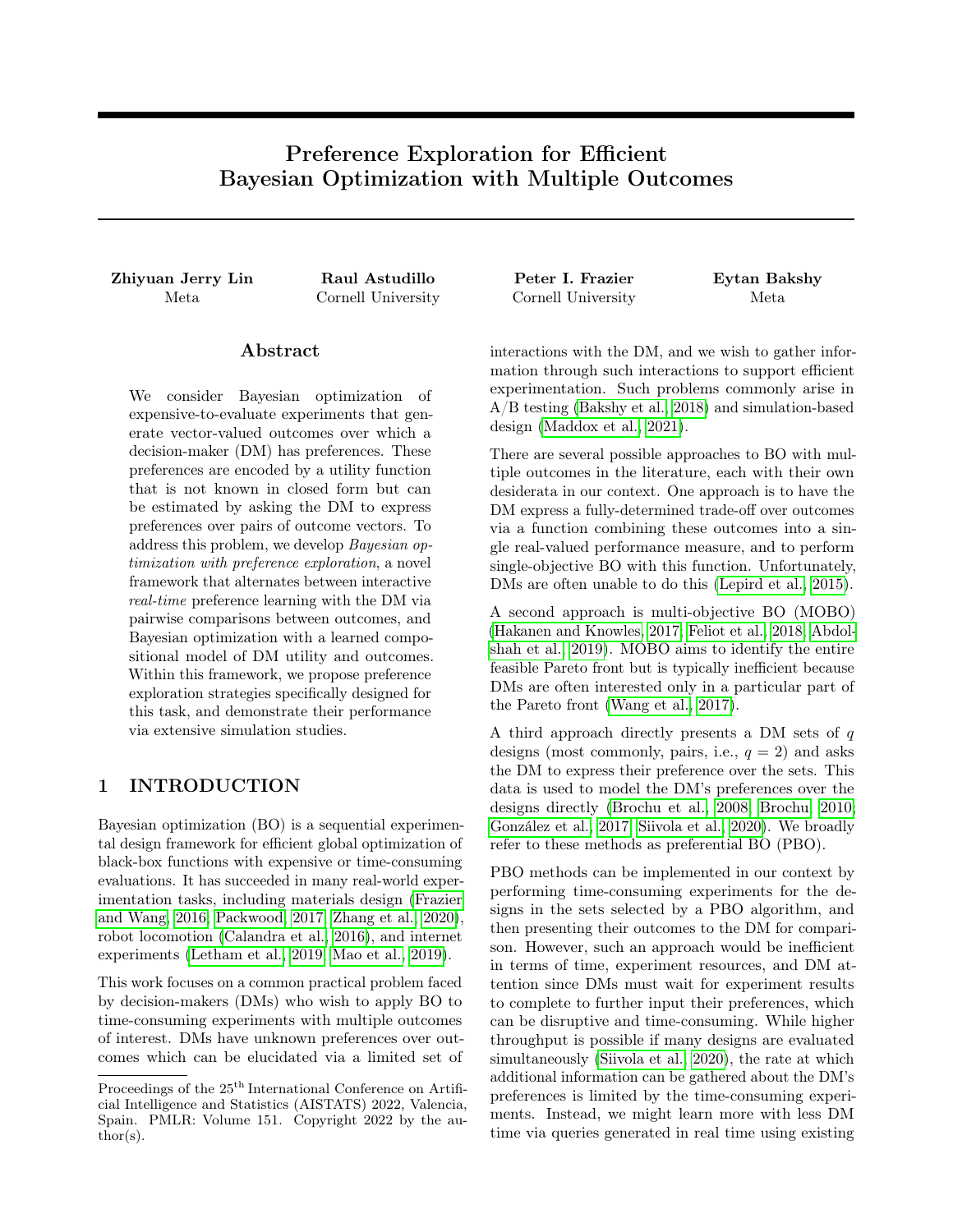1 Φ  $g(y_1)$   $g(y_2)$ 2<br>0.1 on average when presented with queries constituted by outcomes of designs that are in the top decile of . For each experiment we set  $\lambda$  so that the DM makes a comparison error with probability  $g_{\text{true}}(f_{\text{true}}(X))$ . Table 2 shows the average empirical comparison error rates observed under such probit noises.

Figure 9 shows optimization performance for BOPE with multiple PE stages for the four test problems presented in the main text using EUBO- $\tilde{f}$ , EUBO- $\zeta$ , BALD- $\tilde{f}$ , PBO TS, and PBO EUBO. Similar to what we observe in the main text, EUBO- $\zeta$  and EUBO- $\tilde{f}$  perform the same or better than all other PE and PBO baselines considered.



Figure 8: BOPE with a single PE stage full optimization trajectory for all benchmark problems.



Figure 9: BOPE with multiple PE stages under probit comparison noise.

| Test Problem                                | $BALD-f$ | EUBO- $\tilde{f}$ |          | EUBO-ζ PBO EUBO | PBO TS  |
|---------------------------------------------|----------|-------------------|----------|-----------------|---------|
| Vehicle safety, product of Kumaraswamy CDFs | 12.8%    | $5.1\%$           | $10.0\%$ | $7.9\%$         | $7.8\%$ |
| DTLZ2, L1 distance                          | $3.0\%$  | 7.0%              | $6.9\%$  | $9.1\%$         | $4.1\%$ |
| OSY, piece-wise linear                      | 11.3%    | $14.0\%$          | $20.1\%$ | 15.8%           | 8.0%    |
| Car cab design, piece-wise linear           | 12.1\%   | 8.5%              | 17.9%    | 10.2%           | 7.3%    |

Table 2: Empirical comparison error rate under probit noise levels considered in this subsection.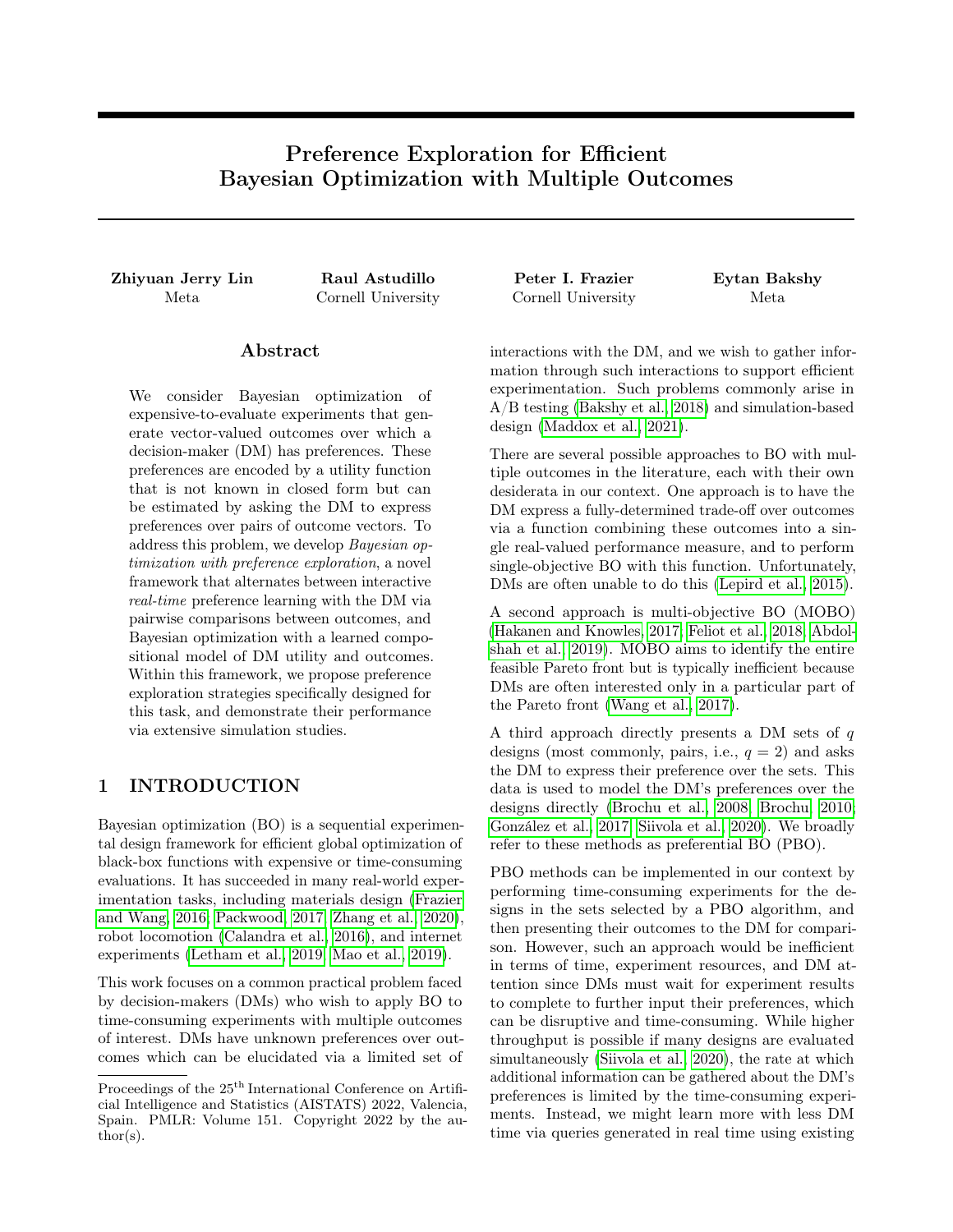# E OUTCOME AND UTILITY FUNCTIONS

In this section, we describe all outcome and utility functions used in our simulation studies.

#### E.1 Outcome Functions

#### E.1.1 DLTZ2

DTLZ2 function was first introduced by Deb et al. (2005), allowing for arbitrary input dimension d and output dimension k subject to  $d > k$ .  $\mathbb{X} = [0,1]^d$ . For a DLTZ2 function f with k-dimensional output, we have:

$$
m = d \quad k+1
$$
  
\n
$$
g(x) = \begin{cases} \n\frac{\cancel{x}}{i-m} & | \ x_i = 0.5 \end{cases}
$$
  
\n
$$
f_j(x) = (1 + g(x)) \begin{cases} \n\frac{\cancel{x}}{i-1} & \text{if } \ 1 & \text{if } \ 1 & \text{if } \ 1 & \text{if } \ 1 & \text{if } \ 1 & \text{if } \ 1 & \text{if } \ 1 & \text{if } \ 1 & \text{if } \ 1 & \text{if } \ 1 & \text{if } \ 1 & \text{if } \ 1 & \text{if } \ 1 & \text{if } \ 1 & \text{if } \ 1 & \text{if } \ 1 & \text{if } \ 1 & \text{if } \ 1 & \text{if } \ 1 & \text{if } \ 1 & \text{if } \ 1 & \text{if } \ 1 & \text{if } \ 1 & \text{if } \ 1 & \text{if } \ 1 & \text{if } \ 1 & \text{if } \ 1 & \text{if } \ 1 & \text{if } \ 1 & \text{if } \ 1 & \text{if } \ 1 & \text{if } \ 1 & \text{if } \ 1 & \text{if } \ 1 & \text{if } \ 1 & \text{if } \ 1 & \text{if } \ 1 & \text{if } \ 1 & \text{if } \ 1 & \text{if } \ 1 & \text{if } \ 1 & \text{if } \ 1 & \text{if } \ 1 & \text{if } \ 1 & \text{if } \ 1 & \text{if } \ 1 & \text{if } \ 1 & \text{if } \ 1 & \text{if } \ 1 & \text{if } \ 1 & \text{if } \ 1 & \text{if } \ 1 & \text{if } \ 1 & \text{if } \ 1 & \text{if } \ 1 & \text{if } \ 1 & \text{if } \ 1 & \text{if } \ 1 & \text{if } \ 1 & \text{if } \ 1 &
$$

#### E.1.2 Vehicle Safety

This a test problem for optimizing vehicle crash-worthiness with  $d = 5$  and  $k = 3$ .  $\mathbb{X} = [1,3]^5$ . We refer the readers to Tanabe and Ishibuchi (2020); Liao et al. (2008) for details on function definition. During the simulation, we normalize each component of  $f$  to lie between 0 and 1.

#### E.1.3 Car Cab Design

We refer the readers to Deb and Jain (2013); Tanabe and Ishibuchi (2020) for details. Note that in the original problem, there are stochastic components which we exclude in the experiments to obtain deterministic ground-truth outcome function. During the simulation, we normalize each dimension of f to between 0 and 1.

#### E.1.4 OSY

We adapted the constrained optimization OSY problem (Osyczka and Kundu, 1995) into a multi-objective problem by treating all constraints as objectives. We additionally flipped the signs of the two objectives of OSY such that all outputs are intended to be maximized. This adaptation makes OSY to be an outcome function with 6-dimensional inputs and 8-dimensional outputs.

#### E.2 Utility Functions

We consider several utility functions to capture several types of ways in which DMs may weigh the observed objective values. For all outcome functions, we consider piece-wise linear functions to represent constraint-like behavior and decreasing marginal returns. We then designed four separate utility functions by taking the characteristics of each individual test outcome function. Here we describe them in detail.

#### E.2.1 Piecewise Linear Function

We performed experiments on all test outcome functions using piece-wise linear functions as their shapes correspond to real-world diminishing marginal returns on outcomes and sharp declines in utility once constraints are violated. For a k-dimensional input vector y, this utility function  $q$  is defined as

$$
g(\mathbf{y}; \beta_1, \beta_2, \mathbf{t}) = \sum_{i=1}^{k} h_i(y_i)
$$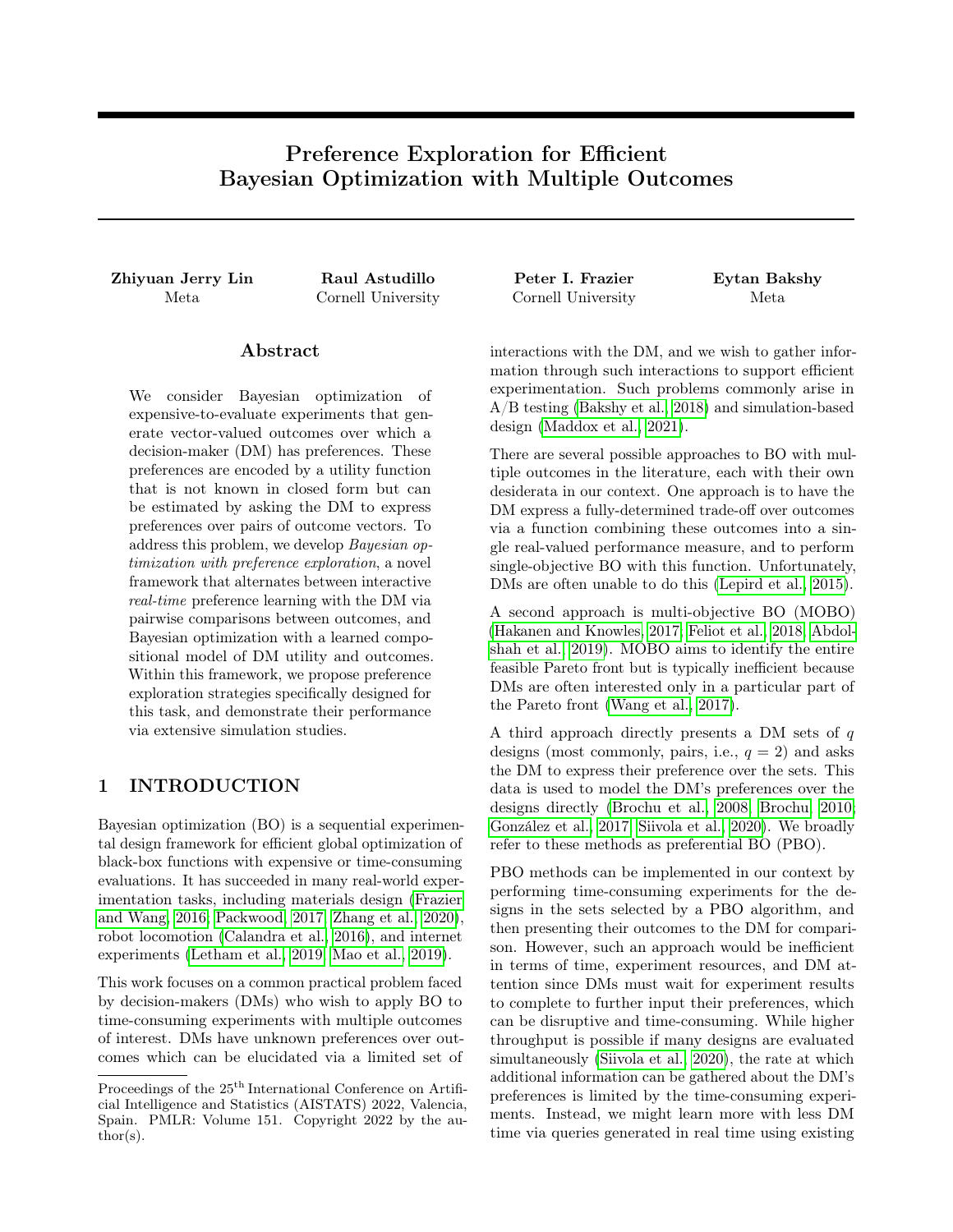where

$$
h_i(y_i) = \begin{cases} \beta_{1;i} & y_i + (\beta_{2;i} - \beta_{1;i})t_i & y_i < t_i \\ \beta_{2;i} & y_i & y_i \end{cases}
$$

For DTLZ2  $(d=8, k=4)$  problem, we set

$$
\beta_1 = [4, 3, 2, 1] \n\beta_2 = [0.4, 0.3, 0.2, 0.1] \n\mathbf{t} = [1, 1, 1, 1].
$$

For vehicle safety problem, we set

$$
\beta_1 = [2, 6, 8] \n\beta_2 = [1, 2, 2] \n\mathbf{t} = [0.5, 0.8, 0.8].
$$

For the car cab design problem, we set

$$
\beta_1 = [7.0, 6.75, 6.5, 6.25, 6.0, 5.75, 5.5, 5.25, 5.0]
$$
  
\n
$$
\beta_2 = [0.5, 0.4, 0.375, 0.35, 0.325, 0.3, 0.275, 0.25, 0.225]
$$
  
\n
$$
\mathbf{t} = [0.55, 0.54, 0.53, 0.52, 0.51, 0.5, 0.49, 0.48, 0.47]
$$

and the threshold parameter  $t_i = 0.75$  for all i.

For the OSY problem, we set

$$
\beta_1 = [0.02, 0.2, 10, 10, 10, 10, 10, 10]
$$
  
\n
$$
\beta_2 = [0.01, 0.1, 0.1, 0.1, 0.1, 0.1, 0.1, 0.1]
$$
  
\n
$$
\mathbf{t} = [1000, 100, 0, 0, 0, 0, 0, 0].
$$

#### E.2.2 Linear Function

For the car cab design problem, we experiment with a linear utility function. For a k-dimensional outcomes vector  $\mathbf{y}$ , this utility function g is defined as

$$
g(\mathbf{y};\beta) = \beta^T \mathbf{y}
$$

Specifically, we set

$$
\beta = [2.25, 2, 1.75, 1.5, 1.25, 1, 0.75, 0.5, 0.25].
$$

#### E.2.3 Product of Kumaraswamy Distribution CDFs

Prior work on preference learning has utilized the Beta CDF to form utility functions (Dewancker et al., 2016). The Beta CDF provides a convenient, bounded monotonic transform that smoothly varies between increasing and decreasing marginal gains with respect to their inputs. In this work, we utilize the Kumaraswamy CDF (Kumaraswamy, 1980; Jones, 2009), which behaves much like the Beta CDF, but is differentiable. This allows us to optimize qNEIUU via gradient ascent using the true utility function in Section 5. For the vehicle safety problem, we experiment with the product of Kumaraswamy distribution CDFs as its utility function, representing that we wish to simultaneously achieve high utility values along each individual dimension without sacrificing much on others. For a k-dimensional input vector  $\mathbf{y}$ , this utility function g is defined as

$$
g(\mathbf{y};\mathbf{a},\mathbf{b})=\bigvee_{i=1}^{\mathsf{K}} F_i(y_i),
$$

where  $F_i($ ) is the CDF of a Kumaraswamy distribution with shape parameters  $a_i$  and  $b_i$ .